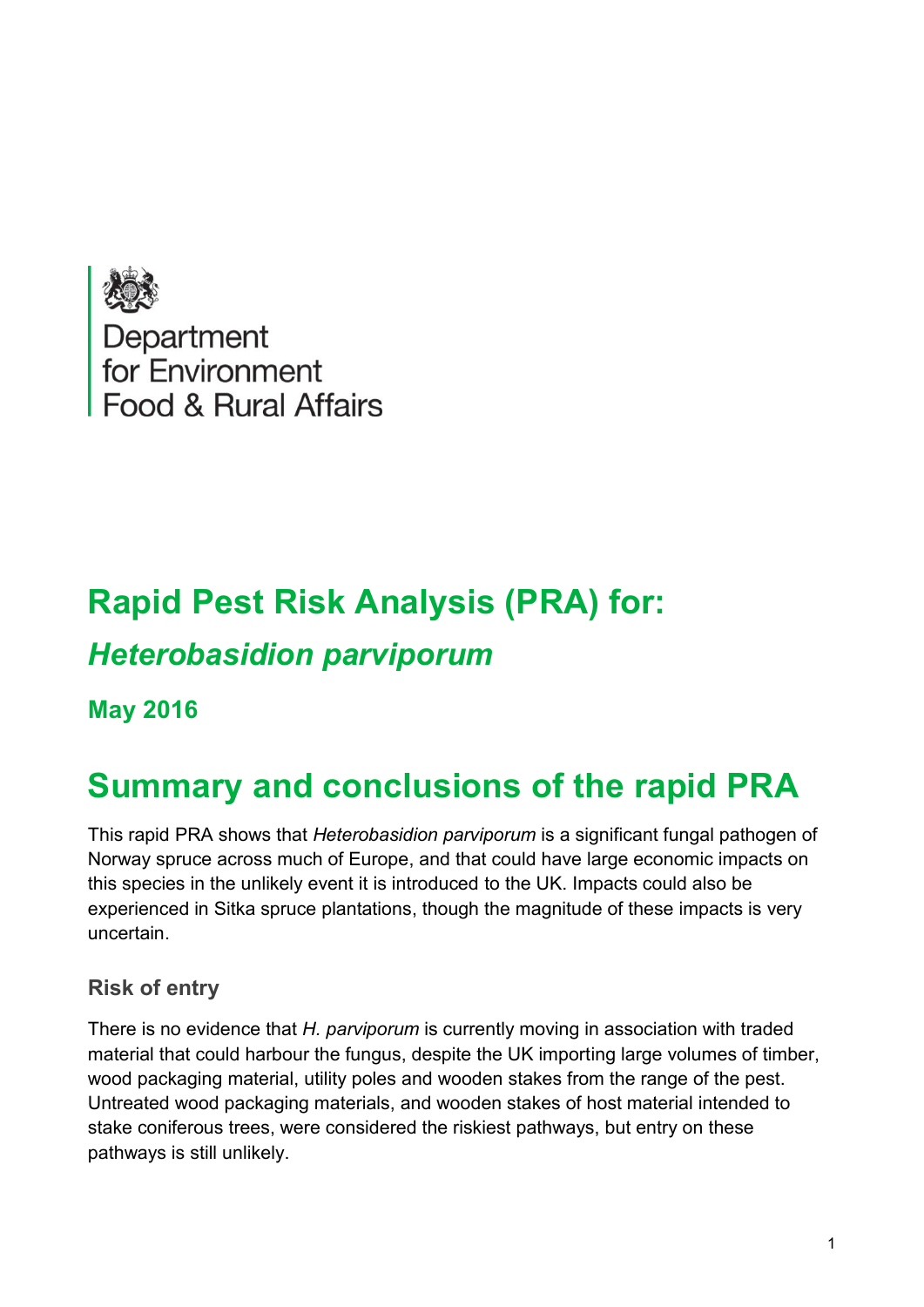## **Risk of establishment**

Norway spruce (*Picea abies*), the main host of *H. parviporum,* is a commercially produced forestry species in the UK, and the climate is also expected to be suitable for establishment. Norway spruce is grown both for timber and Christmas tree production throughout the UK. Sitka spruce, (*Picea sitchensis*) is also a known host and grown on a very large scale across the UK. *Heterobasidion parviporum* is persistent once present at a site, and found in countries in the EU with similar climates to the UK. For these reasons, establishment in the UK is very likely with high confidence.

### **Economic, environmental and social impact**

*Heterobasidion parviporum* causes economic impacts by reducing timber volume through decay and general reduced growth rate, and some trees are killed particularly saplings/young trees planted on infested sites. It causes large economic impacts on *P. abies* in much of Scandinavia. Potential economic impacts in the UK have been rated as large, with low confidence. This is because, although Sitka Spruce (*P. sitchensis*) which is a very important forestry species to the UK is a known host, it is rarely grown in most of Europe and so there are no records of impacts on this species.

Like most *Heterobasidion* species, the impacts of *H. parviporum* will be greatest in managed monocultures and forestry plantations. *Picea abies* and *P. sitchensis* are not native species to the UK, however plantations of these species do provide ecosystem services, including supporting iconic species. Since mature trees tend to survive the disease, though may suffer reduction in growth, they can still be utilised by wildlife and environmental impacts are rated as very small with medium confidence.

Stands containing Sitka and other spruces are utilised for recreational purposes, particularly in Scotland and Northern Ireland. Social impacts are rated as small, with low confidence, social impacts could occur due to trees in recreational areas becoming structurally unstable, and suffering wind throw that damages manmade structures or limits access to paths. Confidence is low as *H. parviporum* would need to be a more aggressive pathogen on *P. sitchensis* than the native *H. annosum s.s* butt rot for social impacts to occur, as this and other species will already be affecting Sitka spruce and may make trees structurally unsafe.

## **Endangered area**

Forestry stands of *Picea* across the UK. Since the disease spreads through root to root contacts with infected stumps, individual ornamental trees are not likely to be at risk.

## **Risk management options**

Though the risk of introduction is low, regulation through a protected zone at EU level could further mitigate the risk. Eradication may be possible if outbreaks are detected early, by the removal of all stumps after harvest and planting non-host trees for the next rotation.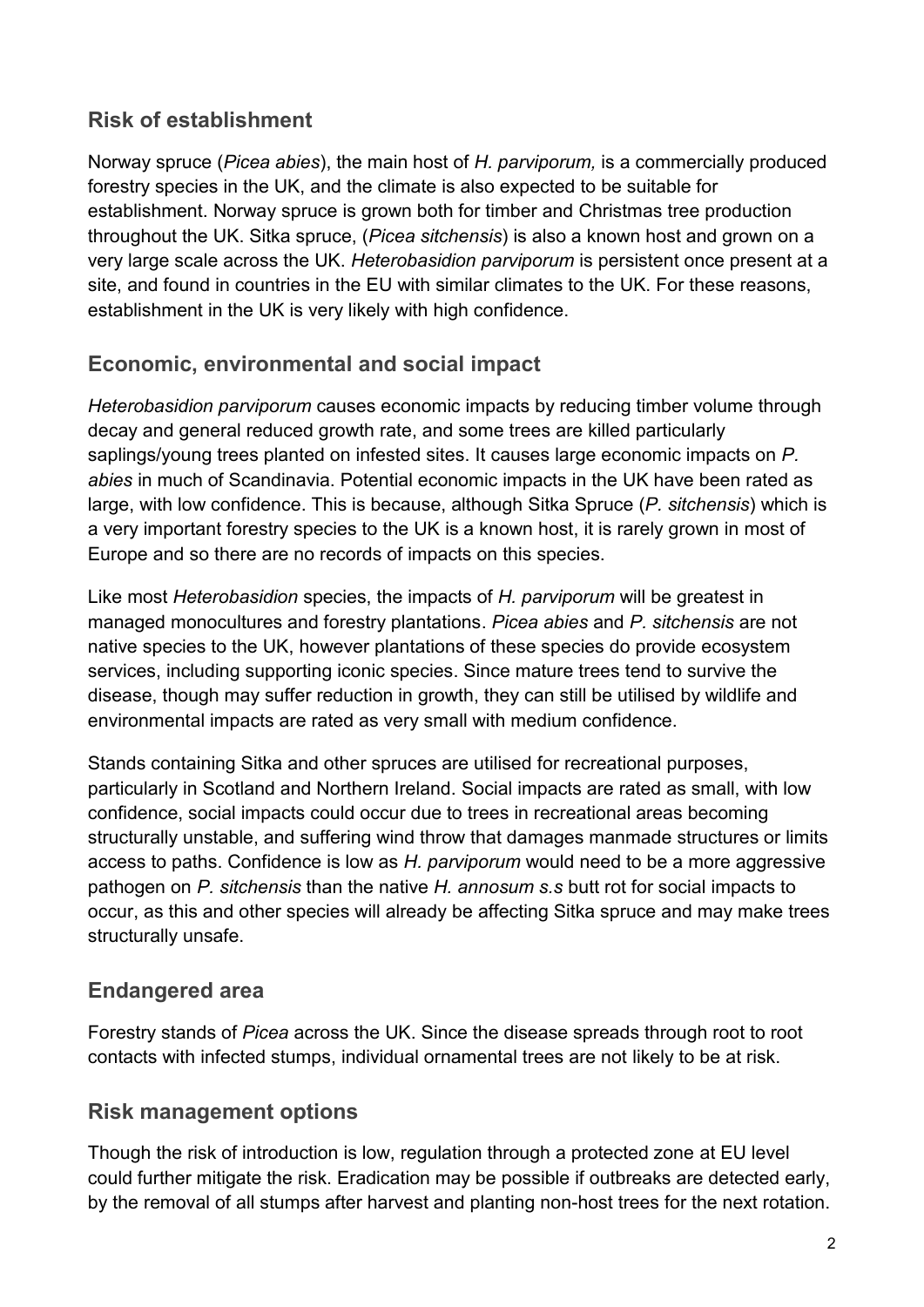However, the likelihood of early detection is very low, and stump removal is an expensive process that may also cause environmental damage. The disease impacts could also be managed via urea stump treatments.

## **Key uncertainties and topics that would benefit from further investigation**

In order to more accurately assess the potential impacts in the UK, the following points could benefit from additional research:

- The potential impacts on *Picea sitchensis* (Sitka spruce). This species is a much more significant forestry species for the UK compared to *P. abies*. It is known to be susceptible to *H. parviporum*, but since it is not a forestry species in most of the range of the pest, impacts are highly uncertain.
- The current rate of infection of *Picea* by *H. annosum s.s.*in the UK. In Scandinavia, only about 10% of infection of *P. abies* are caused by *H. annosum s.s.*, however, since this is the only *Heterobasidion* pathogen in the UK, the rates of infection in *Picea* may be higher in the UK. This in turn may mean stump treatment is already being carried out in some stands, which would reduce the impacts of *H. parviporum* if it should be introduced, but the rate of stump treatment across the UK can be highly variable.
- Site type of *Picea* plantations in the UK. Impacts of *H. parviporum* will be considerably higher on certain site types, such as those with mineral soils. Forestry Commission data could be further analysed to provide some of this information.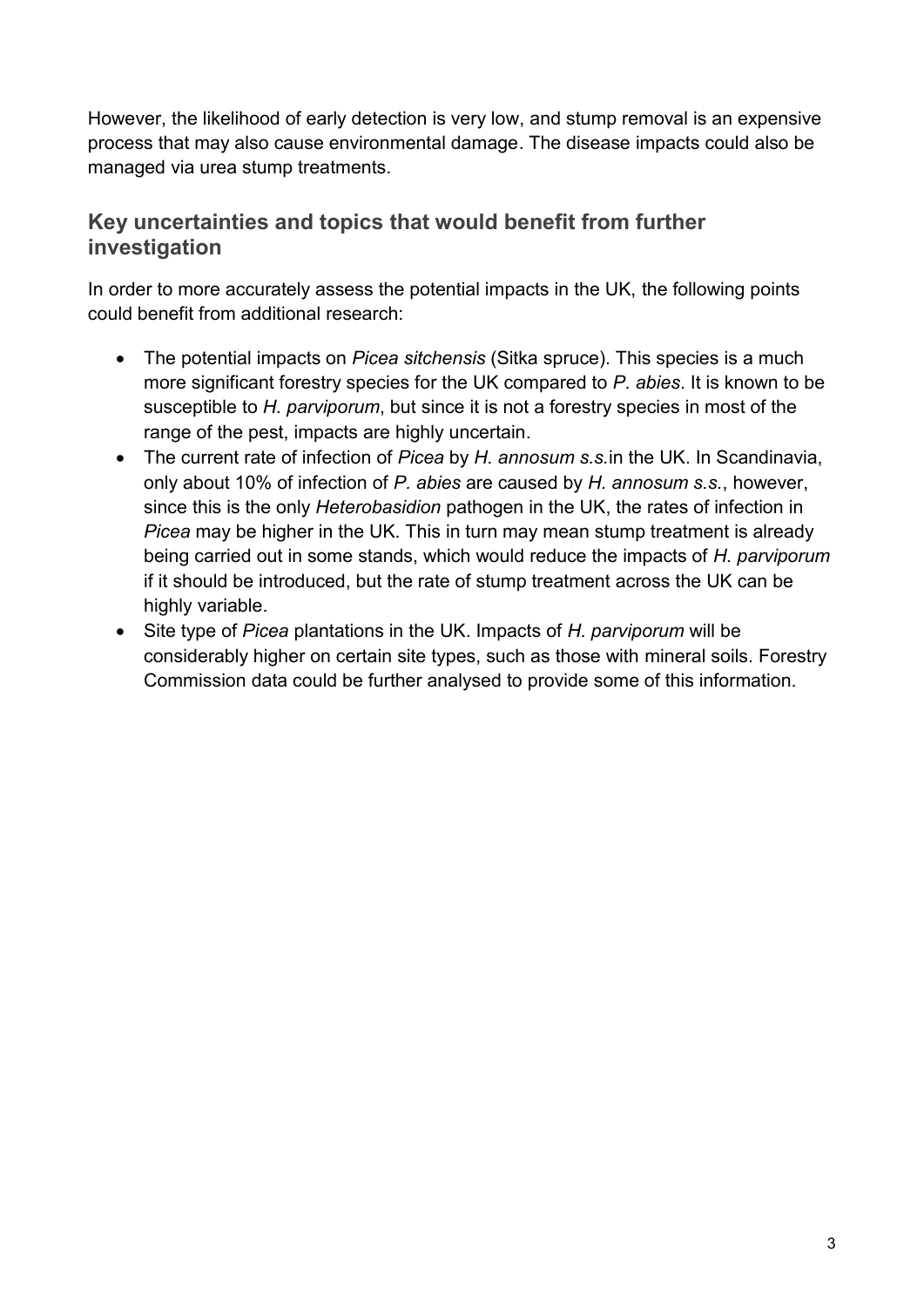# **Images of the pest**



*abies* stump. Taken from CABI, 2016. Image copyright Kari Korhonen.

Norway spruce. Taken from CABI, 2016. Image copyright Kari Korhonen.

**Is there a need for a detailed PRA or for a more detailed analysis of particular sections of the PRA? If yes, select the PRA area (UK or EU) and the PRA scheme (UK or EPPO) to be used.**

| <b>No</b> |                       |                           |  |
|-----------|-----------------------|---------------------------|--|
| Yes       | PRA area:<br>UK or EU | PRA scheme:<br>UK or EPPO |  |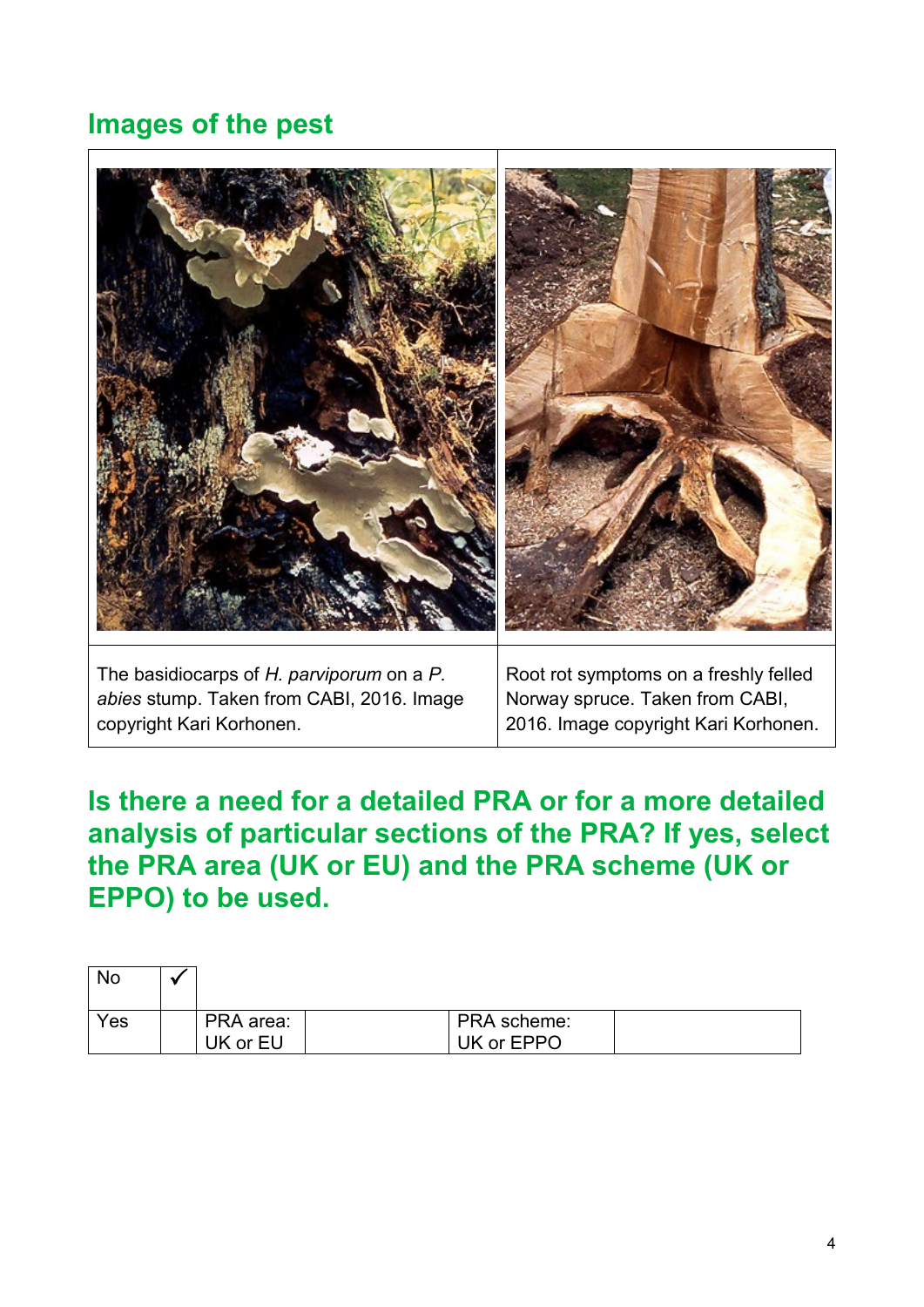# **Given the information assembled within the time scale required, is statutory action considered appropriate / justified?**

If viable *H. parviporum* is detected on imports of plants, timber or other wooden commodities, statutory action would be appropriate. Statutory action may also be appropriate on findings in forestry settings if the disease has a limited distribution that can be contained, though early detection to make such a scenario possible is very unlikely.

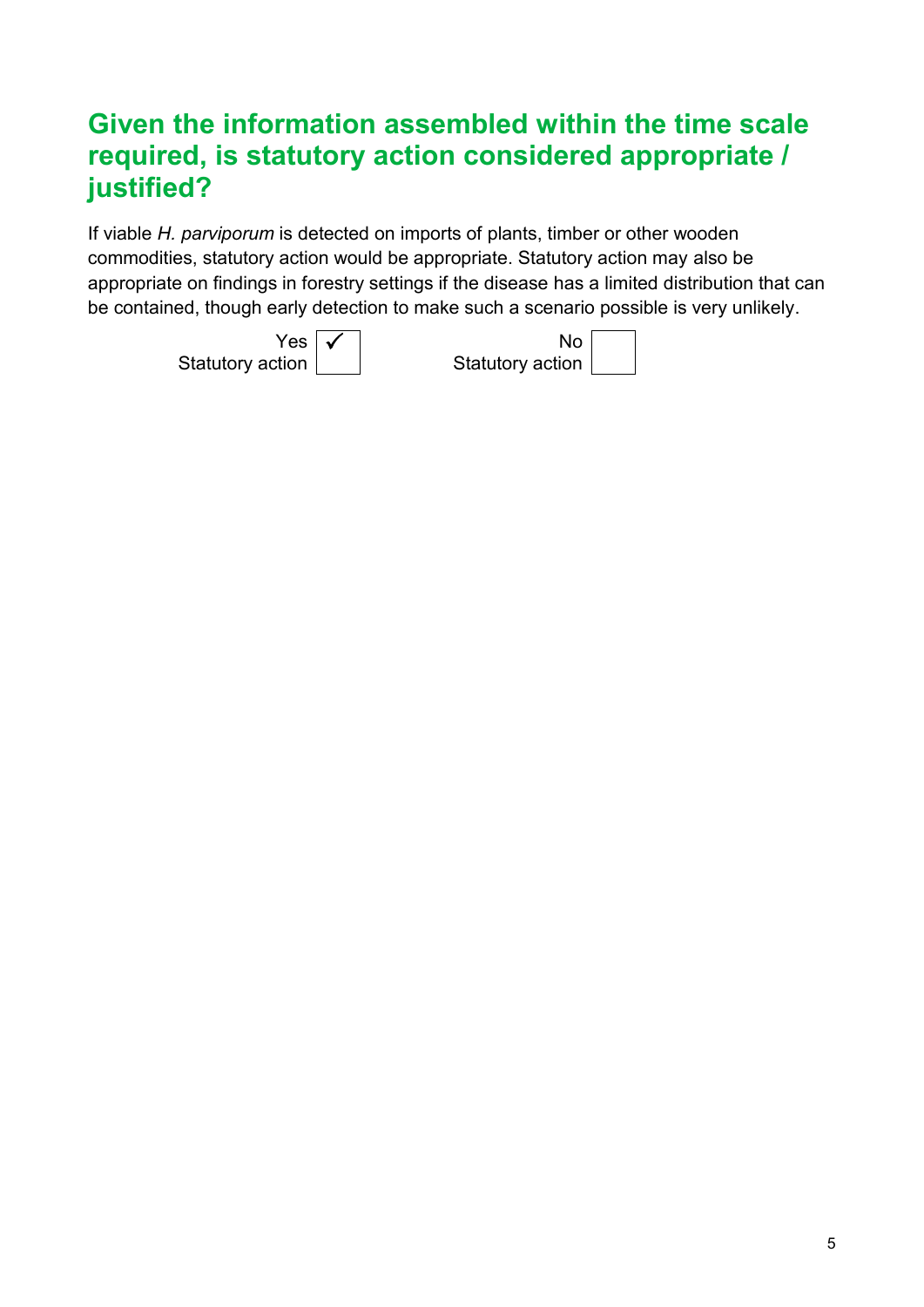# **Stage 1: Initiation**

## 1. **What is the name of the pest?**

*Heterobasidion parviporum* Niemelä & Korhonen 1998 (Basidiomycetes, Russulales)

*Heterobasidion parviporum* is one of several fungi that causes root and butt rot of conifers.

#### **Special notes of taxonomy**

*Heterobasidion parviporum* belongs to the *Heterobasidion annosum sensu lato* group that was initially referred to as the "Eur-S group", until it was formally described as a distinct species from *H. annosum sensu stricto* in Europe. After its classification as a separate species, several Asian countries reclassified some *H. annosum* (*sensu lato*) records as *H. parviporum*. References to the North American "S group" do not refer to *H. parviporum*, but a separate species, *H. occidentale* [\(Otrosina & Garbelotto, 2010\)](#page-21-0). No hybridisation between *H. parviporum* and other *Heterobasidion* species has been recorded.

Both earlier and current records of *H. annosum* in the literature may actually be referring to *H. parviporum*. This PRA concentrates on literature which specifically refers to *H. parviporum* or the Eur-S group.

Though still considered the same species, there are slight morphological differences between European and East Asian populations of *H. parviporum* [\(Tokuda](#page-21-1) *et al.*, 2009). In addition, whereas *H. parviporum* in Europe is largely restricted to attacking *Picea abies* (Norway spruce) with occasional records on other conifers, the East Asian population is found more frequently on a wider range of conifers, as detailed in section 7. Tokuda *et al.*  (2009) and Dai *et al.* (2006) also concluded that the East Asian populations appear to be less aggressive on native conifers than European populations, and mostly occur on dead trees and stumps. Both populations are considered together in this PRA, though greater emphasis is placed on the risk of introduction from European populations as this is considered to be the greater risk.

# **2. What initiated this rapid PRA?**

Currently, only *H. annosum sensu stricto* is known to occur in the UK. The risk from the introduction of other members of the *H. annosum sensu lato* group of conifer pathogens was assessed via the UK Plant Health Risk Register in November 2015. *Heterobasidion parviporum* was identified as a potential threat and given a priority for PRA.

## **3. What is the PRA area?**

The PRA area is the United Kingdom of Great Britain and Northern Ireland.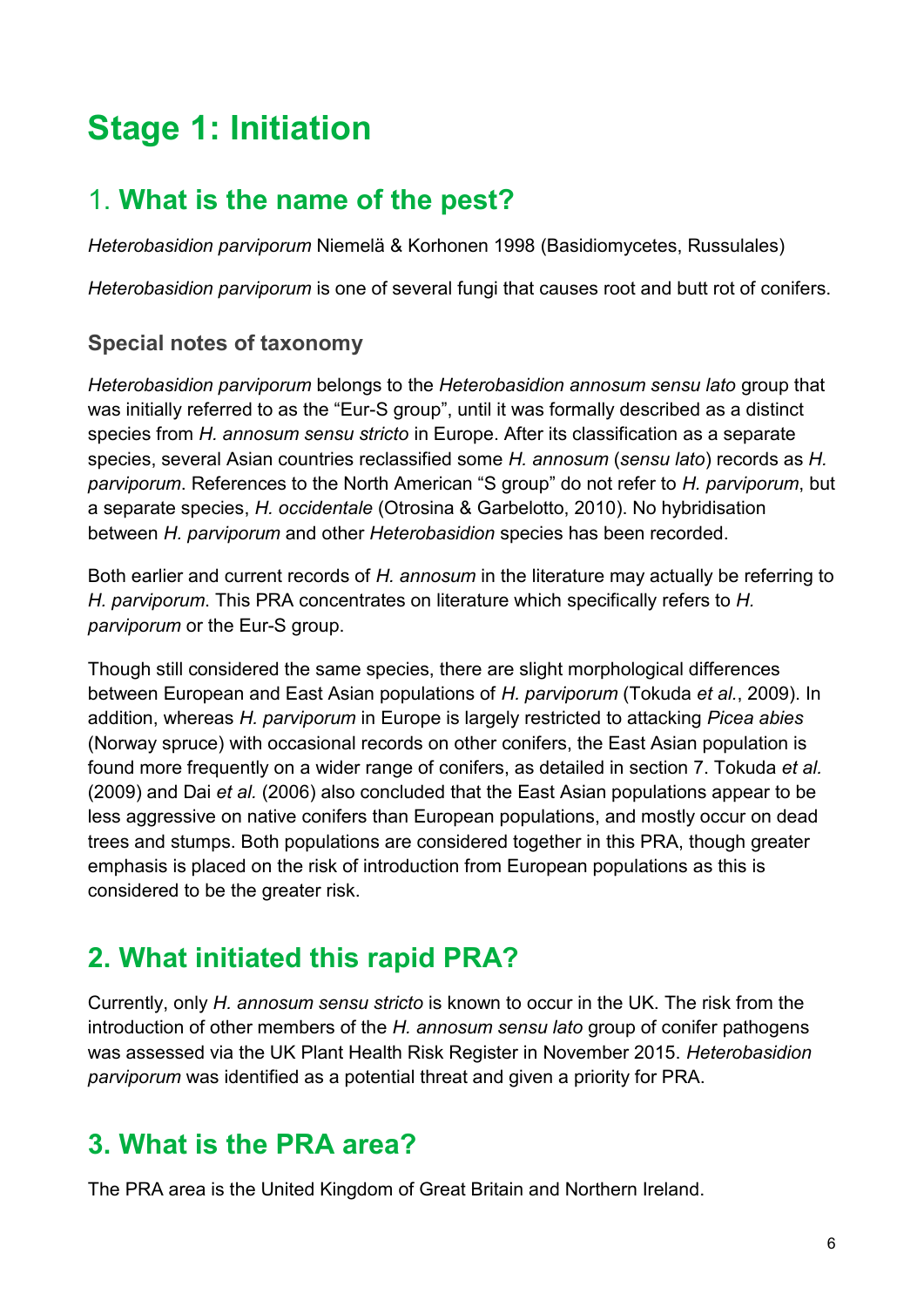# **Stage 2: Risk Assessment**

## **4. What is the pest's status in the EC Plant Health Directive (Council Directive 2000/29/EC<sup>1</sup> ) and in the lists of EPPO<sup>2</sup>?**

*Heterobasidion parviporum* is not listed in the EC Plant Health Directive and is not recommended for regulation as a quarantine pest by EPPO, nor is it on the EPPO Alert List

# **5. What is the pest's current geographical distribution?**

*Heterobasidion parviporum* is a Eurasian species and its distribution is summarised in Table 1 based on CABI (2016). There is some uncertainty over its distribution, particularly outside of Europe, since some countries may still refer to the species as *H. annosum*. References to *H. parviporum* in North America are incorrect and refer to the species *H. occidentale* [\(Otrosina & Garbelotto, 2010\)](#page-21-0), and thus, although CABI (2016) lists *H. parviporum* as present in the USA and Canada, this is not included in Table 1.

*Heterobasidion parviporum* has a limited distribution in East Asia, being found in the island of Hokkaido and subalpine areas of Honshu island, Japan and northern China to the eastern Himalayas [\(Tokuda](#page-21-1) *et al.*, 2009) including Tibet (Dai *et al.*[, 2006\)](#page-20-0).

A study into the viruses of *Heterobasidion* reported isolates of *H. parviporum* from Bhutan, Kyrgyzstan and India [\(Vainio](#page-22-0) *et al.*, 2011). CABI, 2016 lists *H. parviporum* as present in Kyrgyzstan, however the reference cited was checked and no reference to *H. parviporum* populations from Kyrgyzstan was mentioned within it (Dai *et al.*[, 2003\)](#page-20-1). No other references to *H. parviporum* in Bhutan or India could be found, so these are also not included in Table 1.

| Table 1: Distribution of Heterobasidion parviporum (CABI, 2016) |            |  |  |  |
|-----------------------------------------------------------------|------------|--|--|--|
| North America:                                                  | No records |  |  |  |
| Central America:                                                | No records |  |  |  |

1

<sup>1</sup>http://eur-lex.europa.eu/LexUriServ/LexUriServ.do?uri=CONSLEG:2000L0029:20100113:EN:PDF

<sup>2</sup>https://www.eppo.int/QUARANTINE/quarantine.htm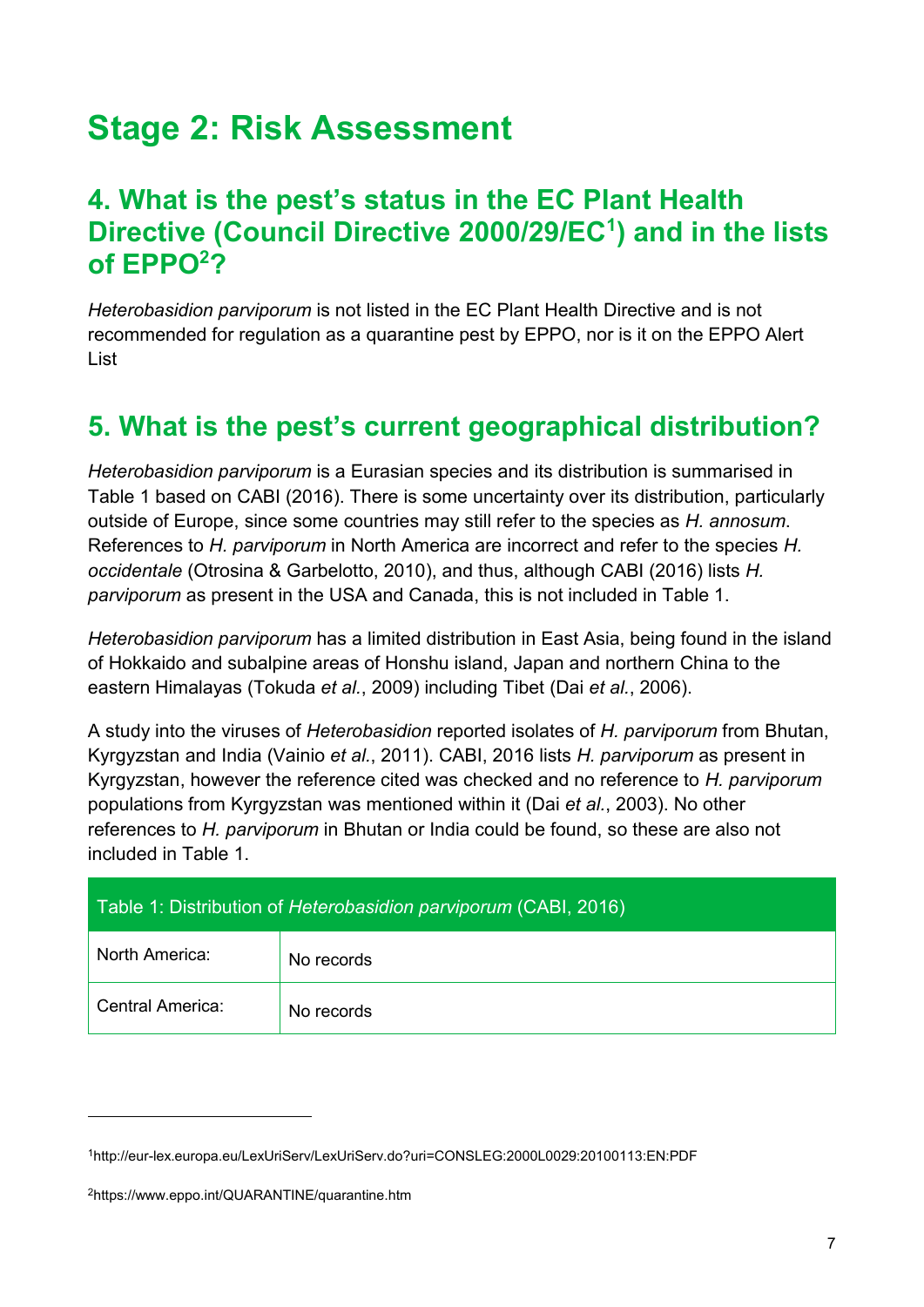| South America: | No records                                                                                                                                                                                                        |
|----------------|-------------------------------------------------------------------------------------------------------------------------------------------------------------------------------------------------------------------|
| Europe:        | Austria, Belarus, Bulgaria, Czech Republic, Denmark, Estonia, Finland,<br>France, Germany, Greece, Hungary, Italy, Latvia, Lithuania, Norway,<br>Poland, Russia, Slovakia, Slovenia, Sweden, Switzerland, Ukraine |
| Africa:        | No records                                                                                                                                                                                                        |
| Asia:          | China, Japan                                                                                                                                                                                                      |
| Oceania:       | No records                                                                                                                                                                                                        |

# **6. Is the pest established or transient, or suspected to be established/transient in the UK/PRA Area?**

There are no records of *H. parviporum* in the UK – only *H. annosum s.s.*is known to be present. It should be noted that the fruiting bodies between *H. annosum s.s.* and *H. parviporum* cannot be differentiated in the field, and the last major survey work in the UK was over a decade ago.

## **7. What are the pest's natural and experimental host plants; of these, which are of economic and/or environmental importance in the UK/PRA area?**

In Europe, the majority of reports of *H. parviporum* are on *Picea abies* (Norway spruce) and it is described as having a "relatively strict specialisation" for Norway spruce [\(Asiegbu](#page-19-0) *et al.*[, 2005\)](#page-19-0). *Pinus sylvestris* (Scots pine) is also a host. *H. parviporum* will infest stumps of *P. sylvestris,* but spread to standing *P. sylvestris* trees is a much less frequent occurrence [\(Rönnberg](#page-21-2) *et al.*, 2006), and *P. sylvestris* is considered "fairly resistant" and can be used on already infested sites [\(Piri, 2003\)](#page-21-3). When other conifer species are planted on sites with previous *P. abies* infestations, they may be infested by *H. parviporum,* as has been seen in hybrid larch (*Larix* x *eurolepsis*) stands (Wang *et al.*[, 2012\)](#page-22-1), lodgepole pine (*Pinus contorta*) [\(Rönnberg & Svensson, 2011\)](#page-21-4) in Sweden and *P. sylvestris* saplings and a *Juniperus communis* plant in Finland [\(Piri, 2003\)](#page-21-3).

The UK grows large amounts of *Picea sitchensis* (Sitka spruce) for forestry purposes. This species is native to North America and is not widely grown in the rest of Europe. There are limited references to *P. sitchensis* being a host of *H. parviporum* in Denmark, one of the European nations that have some *P. sitchensis* plantations.

Populations of *H. parviporum* in Asia tend to be found on a more diverse range of conifer hosts. Dai *et al.* 2006 listed the following coniferous hosts of *H. parviporum* in China: *Abies*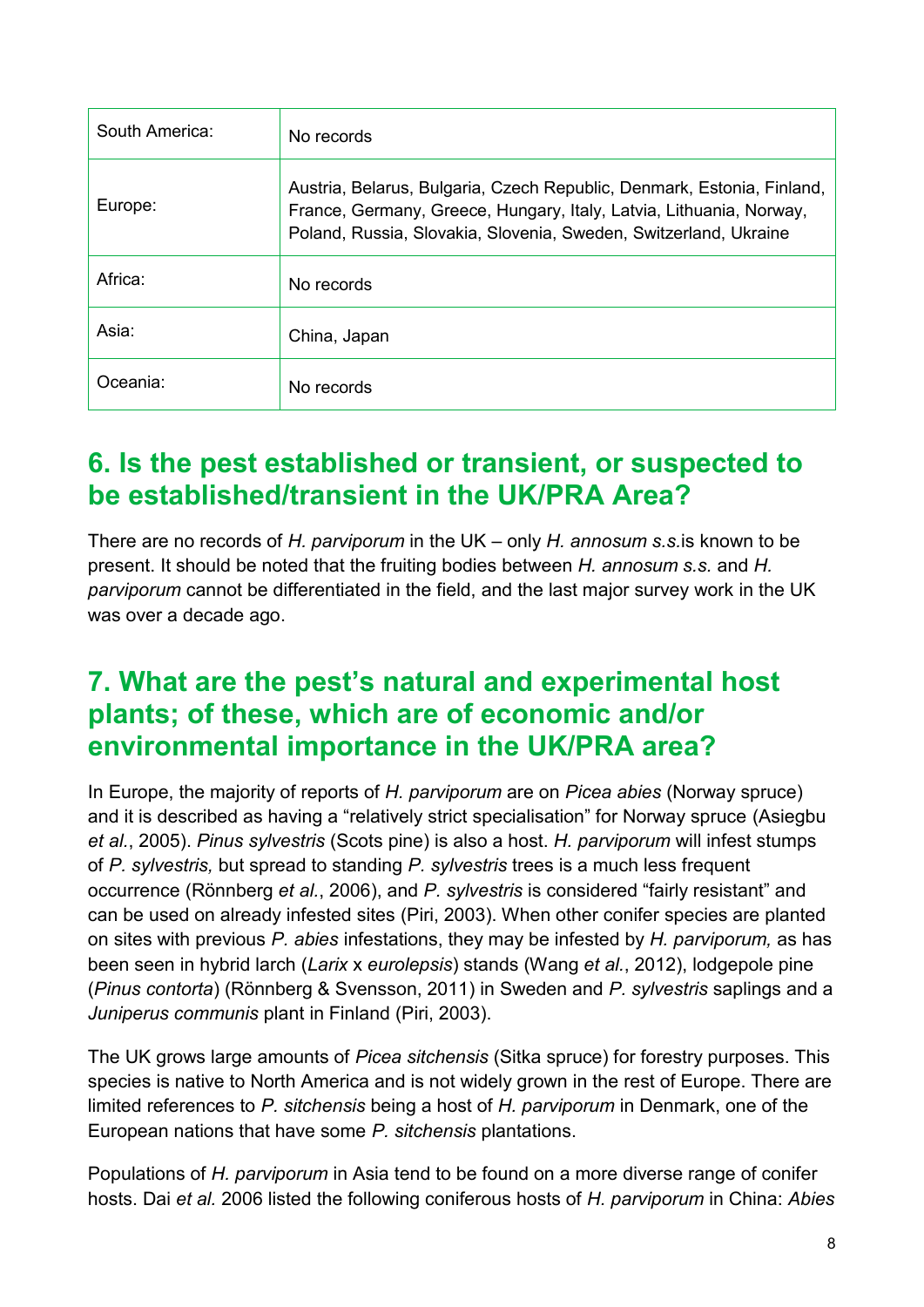*delavayi* (Delavay's fir), *A. fabri* (Faber's fir), *A. fargesii* (Farges' fir), *A. forrestii* var. *georgei* (George's fir), *A. nephrolepis* (Manchurian fir), *Larix griffithii* (Sikkim larch), *Picea jezoensis* (Jezo spruce), *P. likiangensis* (Likiang spruce), *P. schrenkiana* (Asian spruce), *Pinus koraiensis* (Korean pine), *Tsuga chinensis* (Chinese hemlock) and *T. dumosa* (Himalayan hemlock). Additional host species recorded in Japan are *Abies sachalinensis* (Sakhalin fir), *A. veitchii* (Veitch's fir) and *Picea glehnii* (Sakhalin spruce).

Both Sitka and Norway spruce are grown for forestry purposes in the UK. Sitka spruce is by far the widest grown species in the UK – accounting for around one half of all conifer plantations – approximately 665 000 hectares, compared to 27 000 of Norway Spruce [\(FC,](#page-20-3)  [2015\)](#page-20-3).

# **8. What pathways provide opportunities for the pest to enter and transfer to a suitable host and what is the likelihood of entering the UK/PRA area?**

Some knowledge of the lifecycle of the pest is useful to understand the risk of entry on different pathways. The lifecycles of the *Heterobasidion annosum s.l.* species are all very similar (except for their host preferences) and has been summarised by Asiegbu *et al.*  (2005). Briefly, fruiting bodies produced mainly in the summer release spores that are airborne and will land on exposed stumps of felled trees, or sometimes wounds on the root or stem of a tree. The spores germinate and grow, producing mycelia, which colonise the whole of the stump including the roots left in the ground. It is then able to spread to new, standing tree hosts via root to root contacts. It will then cause a rot of the heartwood and sometimes sapwood, and eventually produces new fruiting bodies.

Pathways of entry considered for this PRA are plants for planting, timber, wooden stakes, utility poles and wood packaging material. Though *P. abies* is a traditional Christmas tree species, little evidence of *H. parviporum* being a problem in Christmas tree plantations in Europe could be found. Traditionally Norway donates a few (around 6) large Christmas trees to the UK cities each year, which are likely to originate from forests rather than Christmas tree plantations, however these trees pose little risk of transferring *H. parviporum* to commercial conifer plantations as it is usual practice to dispose of them via chipping and composting. For this reason, the pathway for Christmas trees is not considered further. Natural spread of spores from the continent is also not considered further, as *H. parviporum* is a widespread and native species on the Continent and thus if natural spread was possible the pest would likely have already arrived in the UK, where it has never been recorded.

No evidence of *H. parviporum* moving in the trade of any of the commodities considered in this PRA could be found.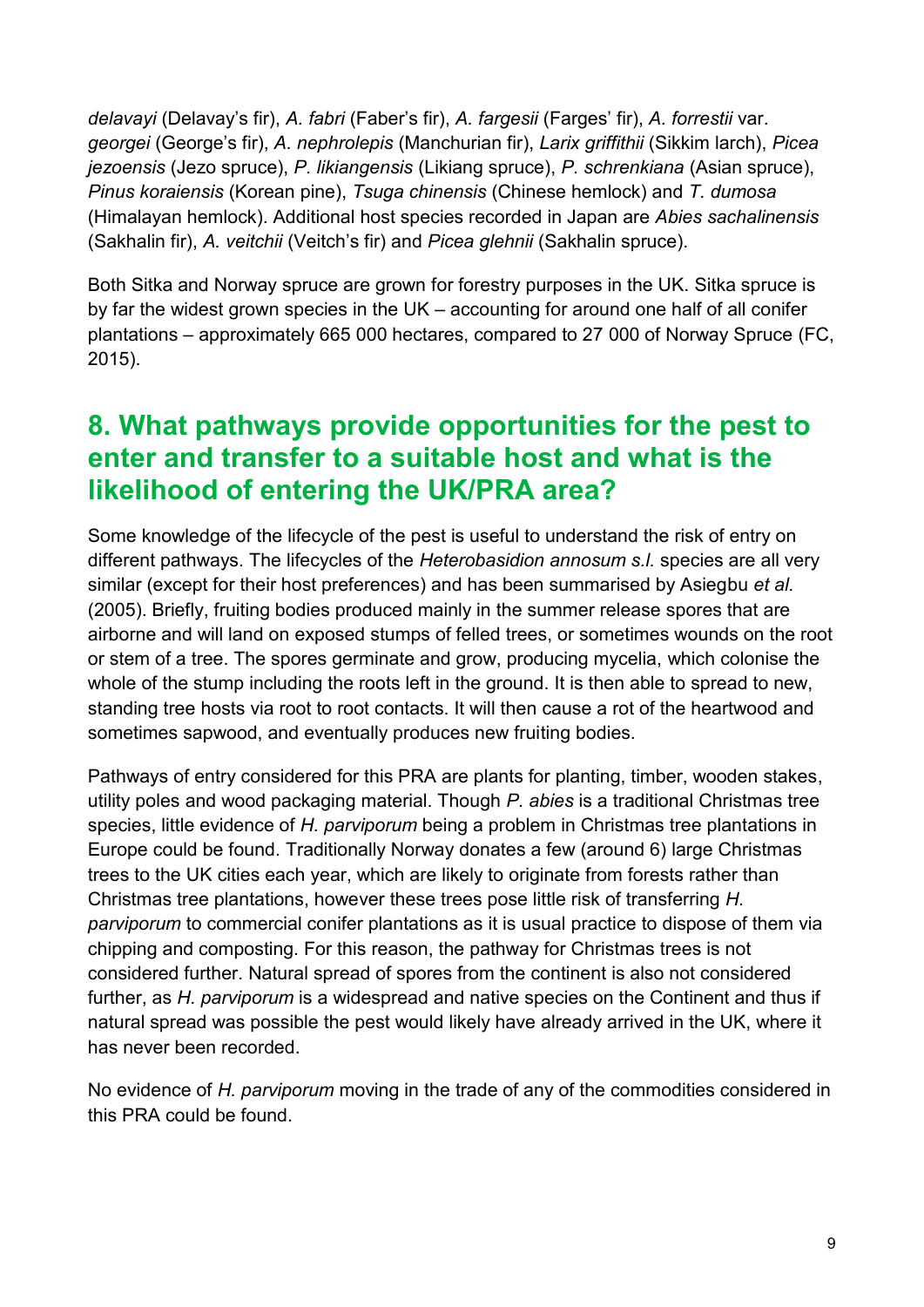## **Plants for Planting**

The import of plants of the genus *Abies, Cedrus, Chamaecyparis, Juniperus, Larix, Picea, Pinus, Pseudotsuga* and *Tsuga* (other than fruit or seeds) is prohibited from non-European countries. Because infection of other conifers is rare in Europe, and tends to only occur in forestry stands previously used for *P. abies* timber production, the risk from import of other conifer species for planting is not considered further.

Trade data indicate that there is only a very small import of *P. abies* plants from the EU into the UK for forestry purposes, with only one import of plants from France between 2003-2013 (Forestry Commission 2014, *unpublished data*). Trees for ornamental purposes are also imported from Europe, but there is no evidence than any *Heterobasidion* species are found in ornamental nurseries, though systematic surveys may not have occurred.

The lifecycle of *H. parviporum* also makes it very unlikely to enter on planting material. It is very unlikely that plants in a nursery situation will have been placed close to infected stumps to allow for spread by root to root contacts. Trees are also most likely to be moved at an age when their root systems are reasonably small and have yet to make root to root contacts with trees around them.

Thus entry on plants for planting is **very unlikely with high confidence.**

#### **Timber**

Timber in this instance refers to any wood being brought into the UK for processing, which may be non-squared (e.g. with the bark intact) or roughly squared (with some residual bark). Saw logs, which tend to come from the base of the tree where *Heterobasidion* infection is most likely to be present, are likely to present the greatest risk of transfer.

Timber may be imported with fruiting bodies, or they may form during storage of the timber in the UK. If any cut stumps or trees with wounds are in the vicinity of where the wood is stored, spores may land on these stumps and infect them. There is no evidence that this has ever occurred. Storage conditions may not always be conducive to the survival of the fungus and, if fruiting bodies do form, there may be no suitable stumps close by for the pathogen to infest.

Studies have been carried out on piles of stored stumps, which are removed from the ground after tree felling in Finland and stored for several years before being used for biofuels. Stump piles were found to contain fruiting bodies, 80% were on the layer that had partial contact with the ground and the rest in the layer above this [\(Piri & Hamberg, 2015\)](#page-21-5).

If saw logs are stored in similar conditions to the stumps for several years, it is theoretically possible that fruiting bodies may form - though no published records of this occurring could be found. The amount of time required for fruiting body formation is likely to depend on the level of colonisation of the wood and thus it may occur sooner than several years. It seems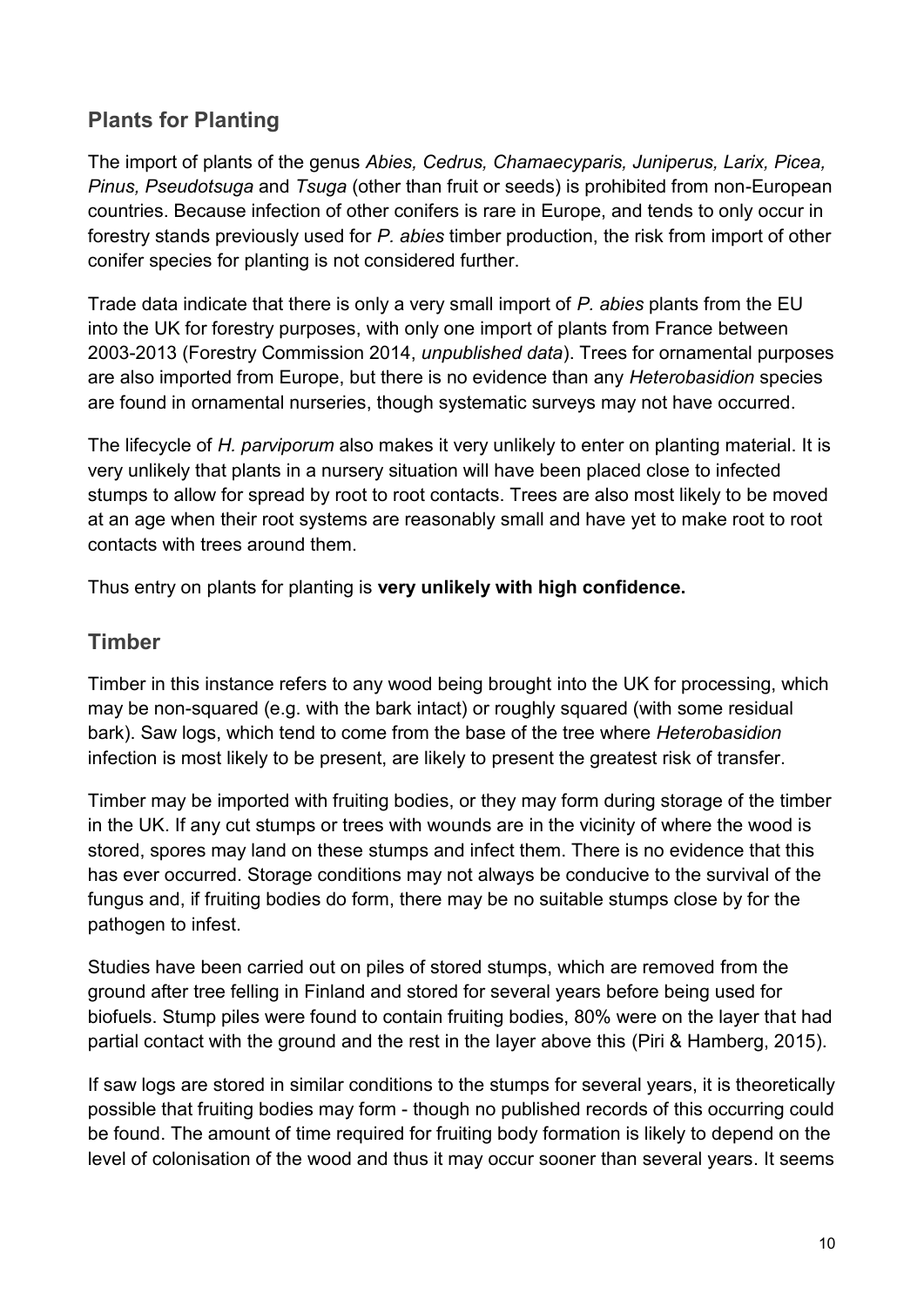more likely that the majority of timber will be processed relatively soon after import into the UK, reducing the risk of fruiting bodies forming.

Since the main host in Europe is Norway spruce, the import of timber of this commodity was investigated. There are two relevant commodity codes on Eurostat that were used to obtain trade data:

- Spruce of the species *Picea abies* Karst. or silver fir *Abies alba* Mill., in the rough, whether or not stripped of bark or sapwood, or roughly squared.
- Saw logs of spruce of the species *Picea abies* Karst. or silver fir *Abies alba* Mill., whether or not stripped of bark or sapwood, or roughly squared.

Due to the means of recording imports, it is not possible to distinguish how much trade may be spruce, and how much is fir – a very infrequent host of *H. parviporum*. Trade in this commodity from the current range of the pest is significant with over 15,000 tonnes of spruce and fir timber being imported into the UK from the range of the pest in 2015. A large proportion of the trade originated from Estonia, Latvia, Lithuania and Sweden where *H. parviporum* is widespread [\(CABI, 2016\)](#page-20-2).

Timber of conifers imported into the UK needs to meet one of three criteria that are designed to reduce the risk of introduction of certain spruce infesting *Ips* species. Two of the criteria would be ineffective against *H. parviporum*, but the third involves kiln drying and would be likely to kill any *H. parviporum* in the timber. It is not known what proportion of spruce timber entering the UK has been kiln dried.

Though the volume of trade is large, entry of *H. parviporum* on timber is rated as **very unlikely with medium confidence**, as there is no evidence that fruiting bodies of this species form on cut timber and the transfer of spores to suitable host stumps is also very unlikely.

## **Wooden Stakes**

Wooden stakes, of coniferous wood, are rated separately from timber because they pose a greater risk of transfer. If fungal mycelia are present in the stakes, and the stakes are used on young conifer trees, the fungus may then come into direct contact with the roots of a host tree and infect it. *Heterobasidion parviporum* could then spread to other hosts via root to root contact as in its normal lifecycle. In addition, as described above for timber, if stored in suitable conditions some fruiting bodies may also be produced on wooden stakes.

Coniferous poles will have to meet the same requirements regarding the Ips protected zone as timber, and any that have been kiln dried will not pose a risk of introducing *H. parviporum*, and some stakes may have undergone other preservative treatments that have a detrimental effect on the survival of *H. parviporum*.

There are two commodity codes under which such stakes may be imported: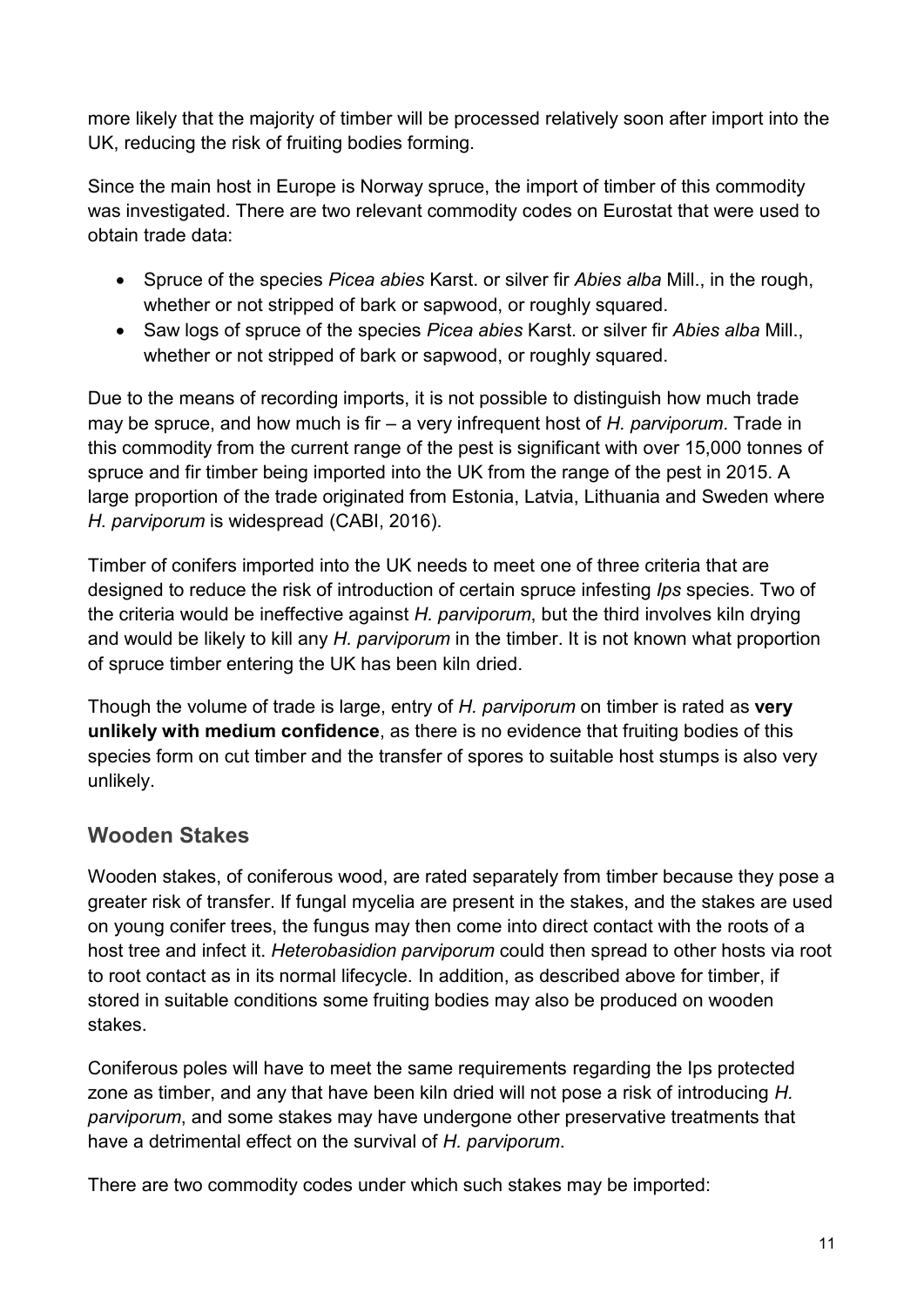- Posts and beams of wood. Just over 5000 tonnes of material was imported under this commodity code into the UK in 2015.
- Hoopwood; split poles; piles, pickets and stakes of wood, pointed but not sawn lengthwise; wooden sticks, roughly trimmed by not turned, bent or otherwise worked, suitable for the manufacture of walking sticks, umbrella, tool handles or the like, of coniferous wood. Over 27,000 tonnes of material was imported into the UK under this commodity code in 2015.

Imports brought into the UK under both of these commodity codes will include a significant amount of non-host material, such as those made from non-coniferous wood, and material that is not destined to be used for the staking of coniferous hosts. As such, though trade is large, only a fraction of it presents a risk of direct transfer to host trees in the UK allowing for the entry of the pathogen.

In the EPPO PRA for the related pest *H. irregulare*, wooden stakes and poles were also considered a risk because they may be made of lower quality wood (possibly caused by the infection) and refers to research (not available in English) that such poles have transferred *H. annosum s.l.* in experiments in the past [\(EPPO, 2015\)](#page-20-4).

**Entry on wooden stakes is rated as unlikely, with low confidence.** This is because only a very small amount of the trade is expected to meet all of the criteria that would be necessary for entry on this pathway, that is: a) infected with viable *H. parviporum* mycelia and b) destined for use as a wooden stake with a host species. Though there is also a risk of fruiting body formation, as for timber this is considered very unlikely, and the main risk would be direct contact of living *H. parviporum* with the roots of a host tree. Confidence is low, because details of the trade such as species composition of the stake wood, intended use and treatments are unknown.

## **Telegraph (Utility) Poles**

Telegraph (or utility) poles may be made from a range of coniferous woods, including various *Picea* species. If such poles are imported into the UK from countries where *H. parviporum* is known to occur then there is a risk they may be associated with the pest. Such poles are usually debarked and left to reduce moisture content in a forest or at saw mills for several months (Joan Webber, Forest Research, *personal communication,* March 2016). It is documented that such poles can have active decomposition organisms before they are put into service including *Heterobasidion* species [\(Brown & Webber, 2009,](#page-20-5) [Eslyn,](#page-20-6)  [1979,](#page-20-6) [Shigo & Shigo, 1974\)](#page-21-6).

Though telegraph poles are usually treated with preservatives such as creosote, this treatment does not penetrate all the way through and the fungus could remain alive within the heartwood. Fruiting bodies could be formed via cracks or splits that may occur in the poles over time, for example bracket fungi in the genus *Gloeophyllum* infest material such as telegraph poles, and produce fruiting bodies via cracks in the wood [\(Pegler, 1990,](#page-21-7) [Wolman, 2016\)](#page-22-2). No publications relating to findings of fruiting bodies of *H. parviporum*, or any other *Heterobasidion* species, on telegraph poles could be found. If formation of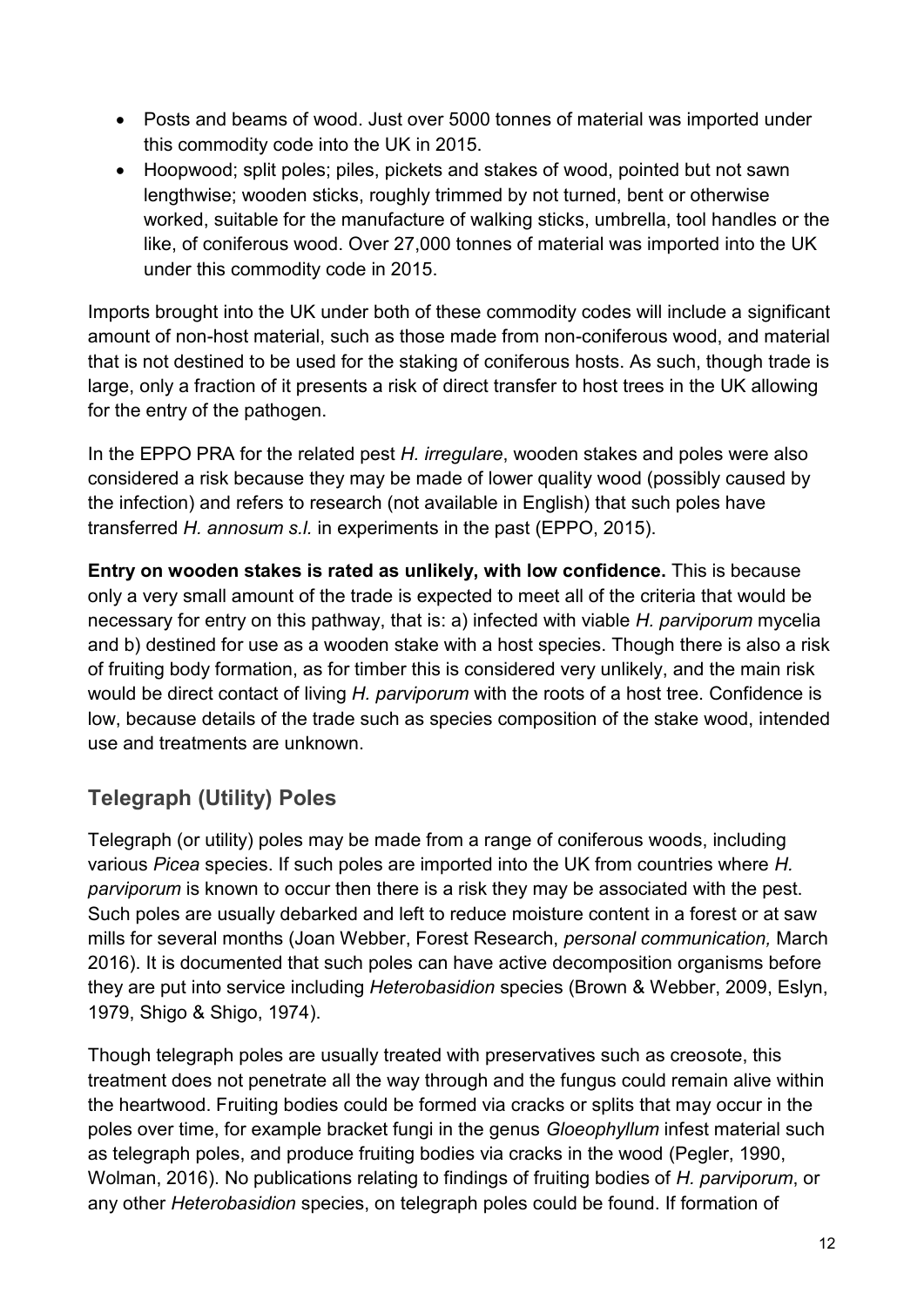fruiting bodies does occur on telegraph poles within the vicinity of coniferous woodland, spores could be released that land on exposed stumps, allowing the pest to enter.

Entry on this pathway is rated as **very unlikely with medium confidence**, since, although rotting of utility poles is associated with *Heterobasidion* species, the formation of fruiting bodies has not been recorded. This suggests that if fruiting body formation occurs on such poles, it is a rare event.

## **Wood Packaging Material**

Wood packaging material (WPM) could contain viable mycelia or fruiting bodies. This pathway is suspected to have introduced *H. irregulare* into Italy from North America [\(EPPO, 2015\)](#page-20-4). WPM from outside of the EU must be compliant with ISPM15, which involves heat or methyl bromide treatment, which should be effective at killing *H. parviporum*. Such treatments do not have to be applied to WPM manufactured and moving within the EU, though a large proportion may have been treated. Not all WPM will be made of coniferous wood, though that which is may be made of lower quality timber which is more likely to be infested.

To transfer to a suitable host, infested WPM would need to be left outside close to cut stumps or wounded trees, in conditions conducive for the production of fruiting bodies. Wooden pallets may be discarded or kept outside for long periods, but there is only one suspected case of a *Heterobasidion* moving along this pathway despite the massive trade in WPM globally.



#### **Entry on WPM is rated as unlikely, with medium confidence.**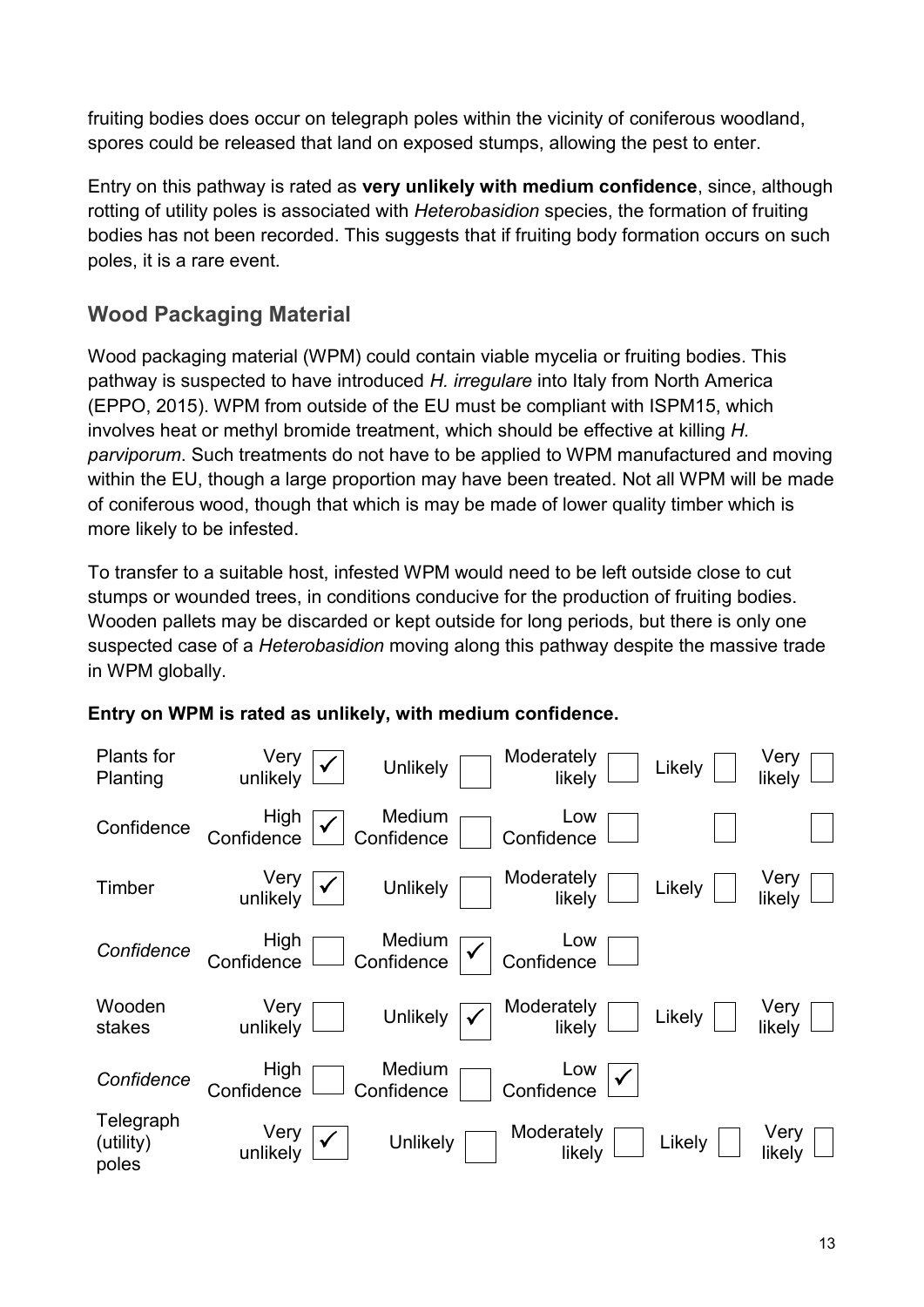

## **9. If the pest needs a vector, is it present in the UK/PRA area?**

*Heterobasidion parviporum* does not require a vector.

# **10. How likely is the pest to establish outdoors or under protection in the UK/PRA area?**

*Heterobasidion parviporum* is widespread in northern Europe and the main host is a commercial forestry species in the UK. It can persist for decades (up to 50 years) in stumps even if suitable standing trees are not close by [\(Asiegbu](#page-19-0) *et al.*, 2005, [Piri &](#page-21-8)  [Korhonen, 2007\)](#page-21-8). **Establishment outdoors is very likely with high confidence.**

Hosts are not usually grown under protection and *H. parviporum* has not been recorded from commercial protected production systems. **Establishment under protection is very unlikely with high confidence.** 



# **11. How quickly could the pest spread in the UK/PRA area?**

*H. parviporum* is considered to have **slow natural spread, with high confidence**. *Heterobasidion parviporum* shows both primary and secondary spread. Primary spread is through airborne spores that land on and infect cut stumps or sometimes via wounds on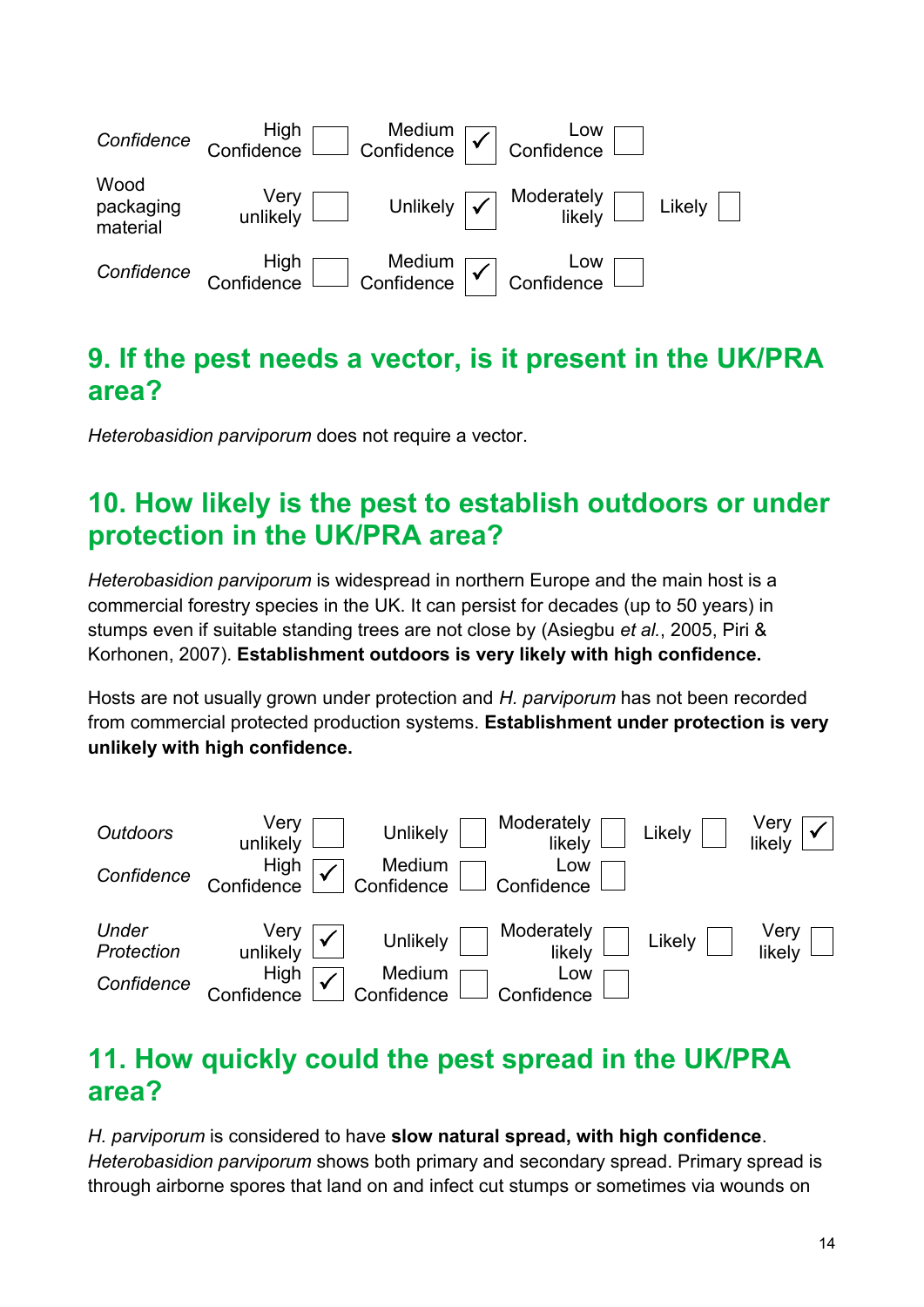trees, and secondary spread is through root to root contacts once a stump has become fully infested, with the fungus reaching the roots from where it entered on the above ground parts of the stump.

The majority of *Heterobasidion* spores are reported to land within 100 m of the fruiting body [\(Gonthier](#page-20-7) *et al.*, 2012), so primary spread is slow. Some spores may be carried further distances. Root to root contact may then spread the disease up to 50 cm a year [\(Asiegbu](#page-19-0) *et al.*, 2005). The introduction of *H. irregulare* to Italy has seen the pathogen spread 79 km in one direction since World War II (approximately 70 years) [\(EPPO, 2015\)](#page-20-4), a rate of approximately 1 km per year. It should be noted that *H. parviporum* can infect successive generations of *P. abies* planted at a diseased site, either through infected stumps or by infected root fragments left in the soil [\(Piri, 2003,](#page-21-3) [Piri & Hamberg, 2015,](#page-21-5) [Piri](#page-21-9)  [& Korhonen, 2001\)](#page-21-9).

As discussed in entry, there is little evidence that *H. parviporum* is moving in traded commodities. **Spread with trade is rated as very slowly, with high confidence.**



# **12. What is the pest's economic, environmental and social impact within its existing distribution?**

*Heterobasidion parviporum* is a major and economically important pathogen of *P. abies*, particularly in Baltic and Scandinavian countries where disease incidence levels are high. *Heterobasidion annosum s.l.* is reported to damage approximately every 6<sup>th</sup> mature *P. abies* in Finland, with *H. parviporum* making up 90% of those infections [\(Piri & Korhonen,](#page-21-9)  [2001\)](#page-21-9). Like other white rot fungi, *H. parviporum* colonises the heartwood of the tree, in some instances the fungal growth can expand into the sapwood (which carries the vessels transporting water and nutrients) – considerable decay of the sapwood leads to death of the tree [\(Hietala](#page-21-10) *et al.*, 2009).

Many trees will not be killed outright by *H. parviporum*, but economic impacts will still be caused by reduction in growth which adds up over time leading to "considerable losses" [\(Hellgren & Stenlid, 1995\)](#page-20-8). Reports of growth loss vary. Hellgren and Stenlid (1995) reported losses of 8 – 10%, lower than earlier reports. Based on a volume gross loss of 9%, and a disease frequency of 14.5%, they estimated that in Sweden this led to 620 000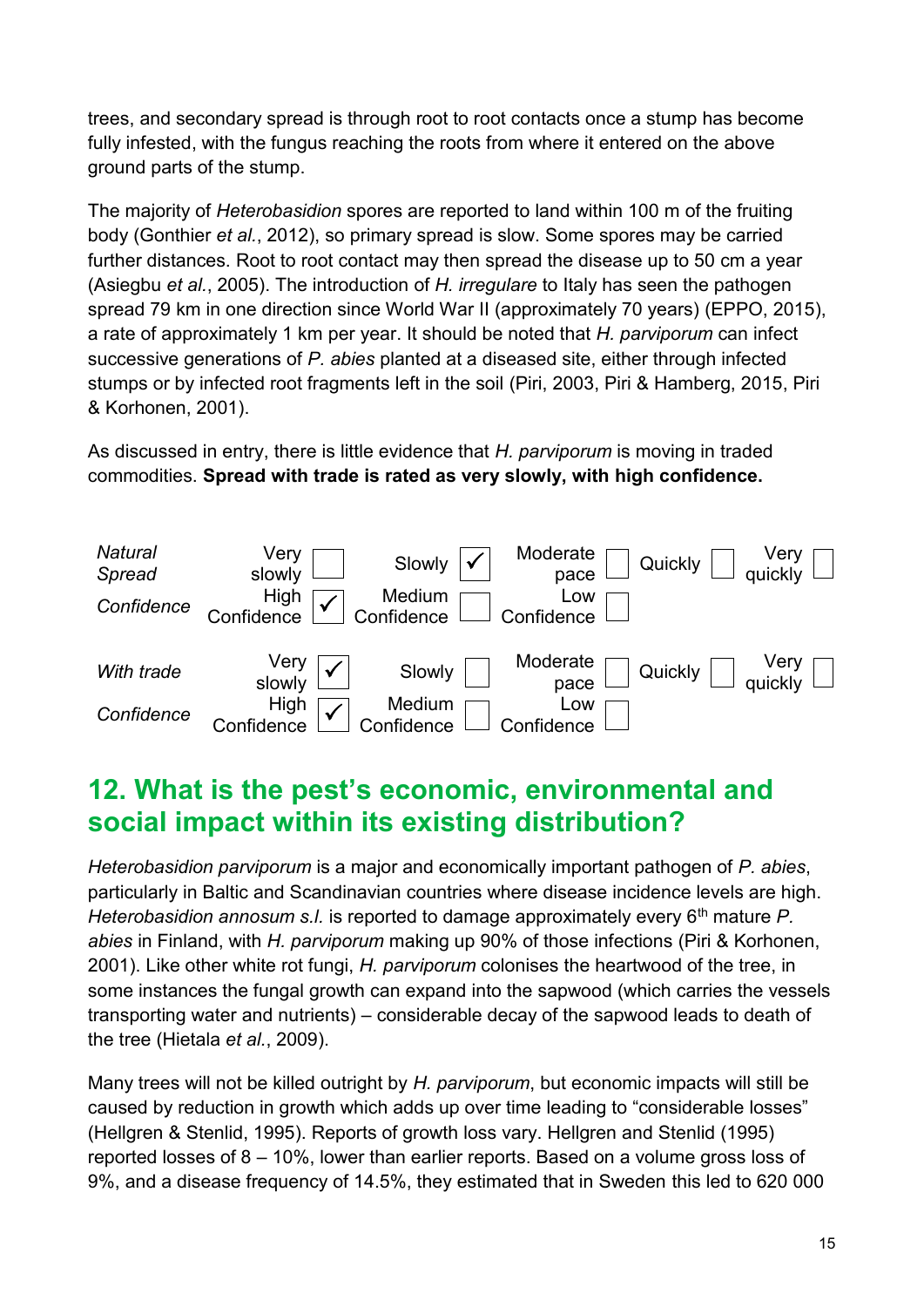$m<sup>3</sup>$  of Norway spruce timber not produced due to infection annually, which would have been worth 155 million SEK (very approximately £26.7 million in today's money). Decay of heartwood also means that the timber is unsuitable for processing, leading to losses. The decay column can extend up to 10 metres up the stem of the tree [\(Hietala](#page-21-11) *et al.*, 2011).

Infected trees are also thought to be more pre-disposed to wind throw, and uprooting tests have indicated that infected trees are easier to uproot [\(Giordano](#page-20-9) *et al.*, 2011).

#### **Impacts in the current range are rated as large, with high confidence.**



## **13. What is the pest's potential to cause economic, environmental and social impacts in the UK/PRA area?**

## **Economic Impacts**

Many factors could influence the potential economic impacts of *H. parviporum* in the UK. The key uncertainty regarding potential economic impacts is the susceptibility of *P. sitchensis.* Commercial stands of this forestry species are known to be affected by *H. annosum s.s.,* and Sitka spruce has been described as "very susceptible to decay by *Heterobasidion annosum*" [\(Woodward](#page-22-3) *et al.*, 2007).

It is possible that *H. parviporum* could be an even more aggressive pathogen on *P. sitchensis,* since this pathogen is adapted to attack another species of *Picea,* but there is no evidence to support this assertion. In artificial inoculation experiments on *P. sitchensis* under greenhouse conditions in Sweden, there was no difference between infection rates of seedlings inoculated with *H. annosum s.s* compared with *H. parviporum,* and the rate of growth in sapwood was also very similar. A single tree (out of 25) was killed by *H. parviporum* whilst none of the 25 *H. annosum s.s* inoculated trees died, however this is not a statistically significant difference [\(Swedjemark & Stenlid, 1995\)](#page-21-12). It is uncertain whether these experimental results would be relevant under field conditions. A survey of *Heterobasidion* on various conifers in 1992 in Denmark included some Sitka spruce. This survey only found fruiting bodies of *H. annosum s.s.* associated with Sitka stumps, however isolation of fungi from wood of Sitka spruce trees removed during thinning were only *H. parviporum* (Iben M. Thomsen, Department of Geosciences and Natural Resource Management, University of Copenhagen, *unpublished data).* Only a small number of Sitka spruce were in this survey (11 of the samples of fruiting bodies or mycelium from logs were from Sitka) and so it is difficult to draw conclusions about the impacts on this species.

Impacts would be expected on Norway spruce. In the UK this species is known to be susceptible to *H. annosum s.s.*, but the incidence of the disease is unclear. Some growers may also be treating stumps to prevent *H. annosum s.s.* infection, and such treatments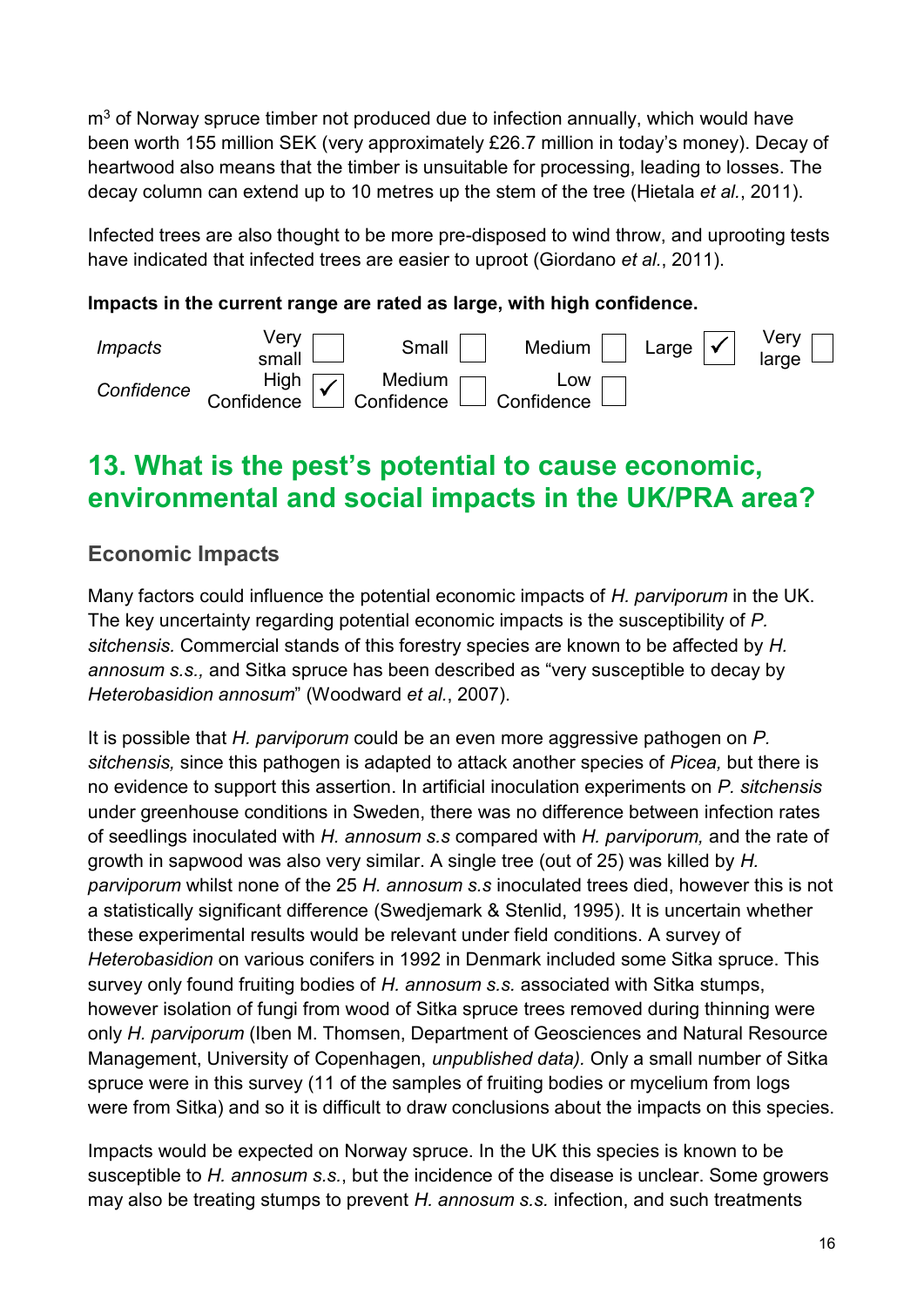would be equally effective against *H. parviporum*, but there are no data on the percentage of *Picea abies* plantations already treated. It is possible that very few private plantations are treated. The timing of any thinning activities (which creates stumps that can become infected and then lead to secondary spread of the disease) will also influence impacts. Thinning at peak spore release could increase infection rates. In Scandinavia peak spore release is in the summer and autumn, but it is not known when the spore release period would be in the UK. Finally, impacts of *H. parviporum* can be affected by the physical and chemical characteristics of the stand site. Damage by *Heterobasidion annosum s.l* tends to be higher on sites with sandy soils, fertile soils or high calcium or pH levels (or a combination of these factors) [\(Garbelotto & Gonthier, 2013\)](#page-20-10). It is not known what proportion of *Picea* is grown on such high risk sites, though the recommended sites for best growth of *P. abies* are "moist, sufficiently aerated soils of poor to medium fertility such as sandy loams" [\(FR, 2016\)](#page-20-11).

**Economic impacts in the UK are rated as large, with low confidence**. It is assumed similar impacts will be seen in the UK as is recorded in Southern Scandinavia, though due to the very slow spread of the pathogen it would take many years post introduction before the same level of damage is seen. The rating of large economic impacts also depend on *P. sitchensis* being more susceptible to infection by *H. parviporum* than the native *H. annosum s.s* – because there is very little information on this, confidence in the rating is low.

## **Environmental Impacts**

The impacts of *Heterobasidion* species are usually greatest in managed monocultures and plantation forestry [\(Garbelotto & Gonthier, 2013\)](#page-20-10). In natural ecosystems *H. parviporum*, like other *H. annosum s.l* species, will play a role as a saprophyte breaking down dead wood. Tree mortality caused by *H. parviporum* will create gaps in the canopy and affect species composition, increasing biodiversity [\(Garbelotto & Gonthier, 2013\)](#page-20-10). No reports of environmental impacts by *H. parviporum* could be found.

Norway spruce is not a native species to the UK but it is a common non-native. It is also known to be a preferred species of the red squirrel, which is not as well supported by Sitka spruce monocultures (Bryce *et al.*[, 2005\)](#page-20-12). Widespread death of Norway spruce would likely impact on red squirrels in the UK, though there are other species they can utilise. However such widespread death is not predicted, mature trees suffer from internal decay that slows growth but remain standing, allowing them to still be utilised by wildlife.

Early practise at growing Sitka Spruce in the UK largely involved monocultures of evenaged stands, with little thinning, and replanting after felling [\(Mason, 2015\)](#page-21-13). Death of Sitka spruce in such stands from *H. parviporum* could help improve biodiversity and have beneficial environmental impacts. There are now moves to manage Sitka spruce stands differently, such as through continuous cover forestry, and promote more biodiversity [\(Deal](#page-20-13) *et al.*[, 2014,](#page-20-13) [Mason, 2015\)](#page-21-13). In Scotland, there has been significant restructuring of some mature Sitka spruce stands in both age class and species diversity, and these 50-60%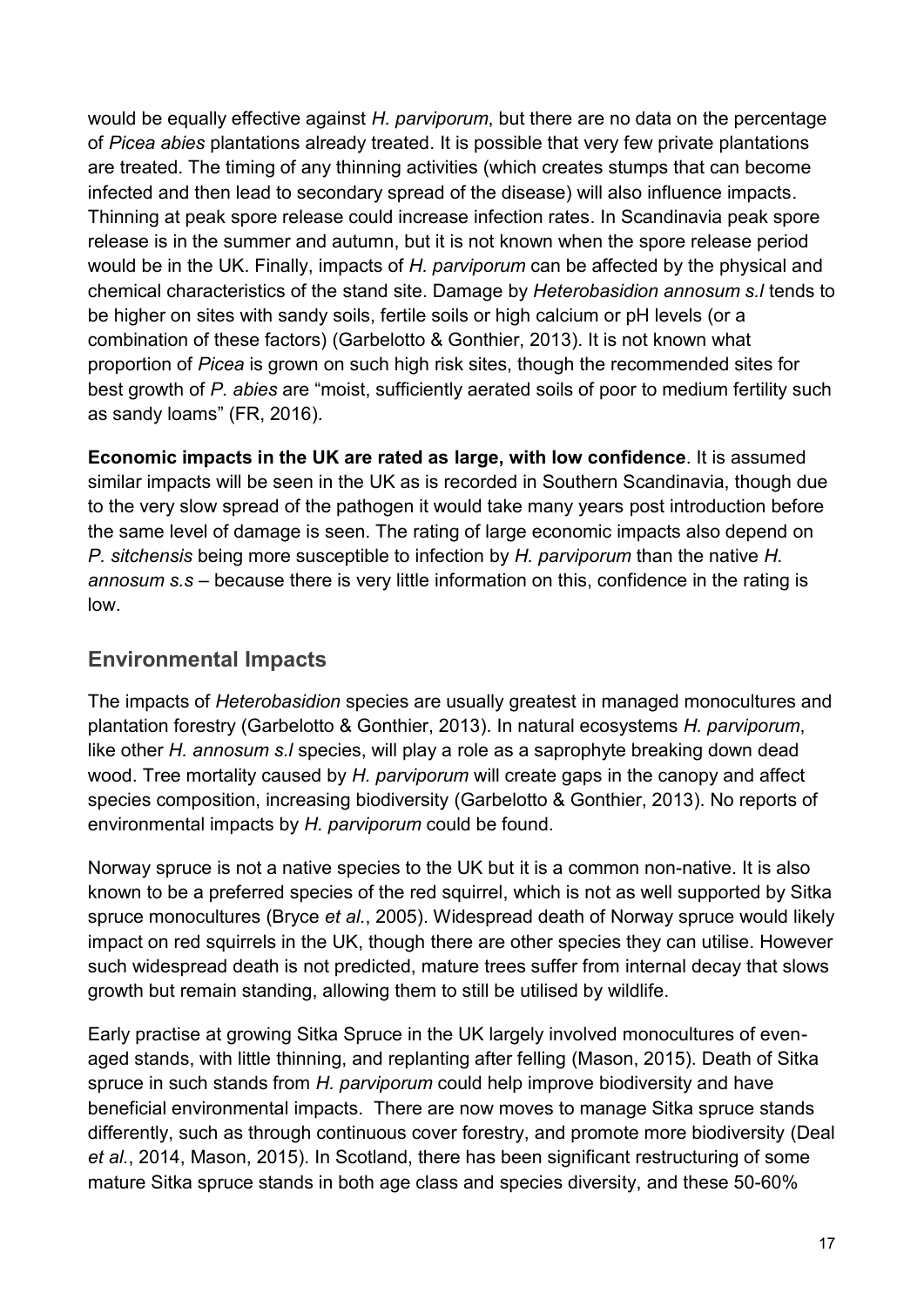Sitka stands support a number of species of conservation importance such as red squirrels and pine martins (Hugh Clayden, Forestry Commission Scotland, *personal communication*). In Northern Ireland, some stands have "special protect area" status due to the presence of priority species such as merlin and hen harriers (see <http://jncc.defra.gov.uk/page-1400> for a full list of sites). Where Sitka spruce is part of such sites, then death of these trees could have an environmental impact. However, as for *Picea abies*, the main impacts of *H. parviporum* are not from the death of trees but rather the reduction in growth and heartwood rot that make timber unmarketable and standing trees can still be utilised by wildlife. No widespread mortality of Sitka spruce would be expected in more diverse forestry plantations from *H. parviporum*, and when death of trees did occur the dead wood would provide an important habitat for some species.

Though the two hosts of concern for the UK are non-native species, they can provide some environmental benefits. *Heterobasidion* species are not generally associated with environmental impacts and the loss of growth caused by the disease is unlikely to significantly impact on the species they support. **Environmental impacts are rated as very small, with medium confidence.** 

### **Social Impacts**

Because of the nature of the spread of the disease *H. parviporum* would be very unlikely to affect trees planted as single ornamentals. The main social impacts would be related to the affect *H. parviporum* may have on spruce stands used for recreational purposes. In Scotland and Northern Ireland, Sitka spruce does form a significant component of important sites used for recreation, such as the Queen Elizabeth Forest Park and Argyll Forest Park. In such situations, infection by *H. parviporum* could cause spruce to become structurally unstable, presenting a safety hazard for visitors to the forest. Infected trees have been theorised to be more susceptible to wind throw [\(Giordano](#page-20-9) *et al.*, 2011). It is not clear from the literature how often infected trees may present such safety hazards, perhaps because the conditions conducive to wind throw are not when recreational users tend to be present in forests e.g. stormy weather. Fallen trees could still interfere with activities such as by blocking paths or causing damage to manmade structures, but there are a number of other pests already present in the UK that could also pose the same risk.

The severity of disease on Sitka spruce would also affect the overall level of social impacts. If *H. parviporum* is not a more aggressive pathogen on Sitka spruce than the native *H. annosum s.s,* then social impacts may not occur as a significant increase in trees made structurally unstable by disease would not be expected.

**Social impacts are rated as small, with low confidence.** The low confidence is related to the lack of data on the potential of *H. parviporum* to cause safety hazards particularly in relation to infection of Sitka spruce.

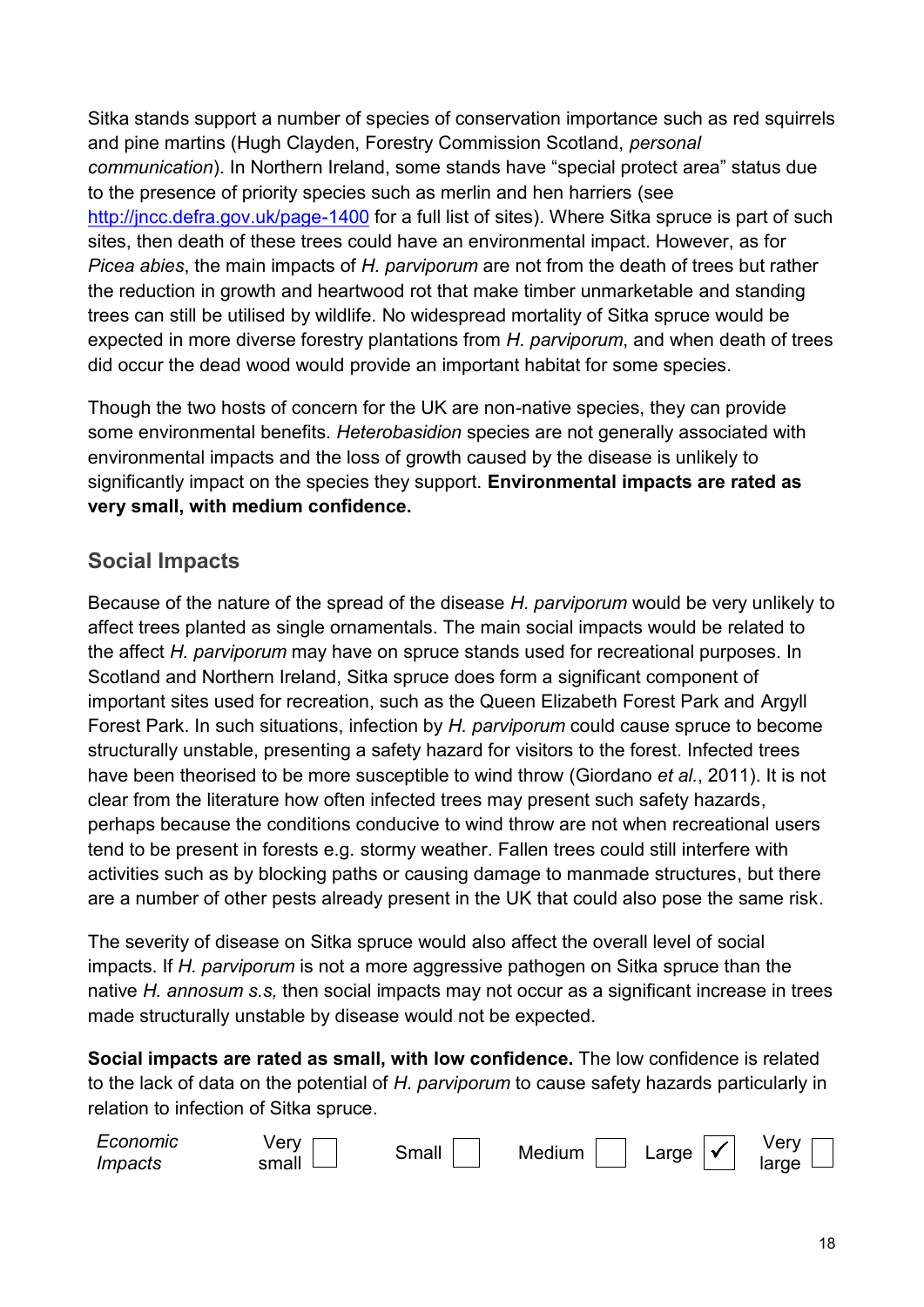

# **14. What is the pest's potential as a vector of plant pathogens?**

*Heterobasidion parviporum* does not act as a vector of plant pathogens.

## **15. What is the area endangered by the pest?**

Forestry stands of *Picea* across the UK. Since the disease spreads through root to root contacts with infected stumps, individual ornamental trees are not likely to be at risk.

# **Stage 3: Pest Risk Management**

# **16. What are the risk management options for the UK/PRA area?**

#### **Exclusion**

This PRA considers *H. parviporum* to be unlikely to enter the UK. The pathogen is widespread in the EU, and if measures were desired to reduce the risk of entry through legislation then a Protected Zone would need to be obtained. Ideally this would include requirements on commodities that pose a risk of introducing *H. parviporum*. Many of the recommended requirements for *H. irregulare* made by the 2015 EPPO PRA would be suitable for *H. parviporum*.

Briefly, requirements on the following commodities originating from countries where *H. parviporum* is known to occur could be: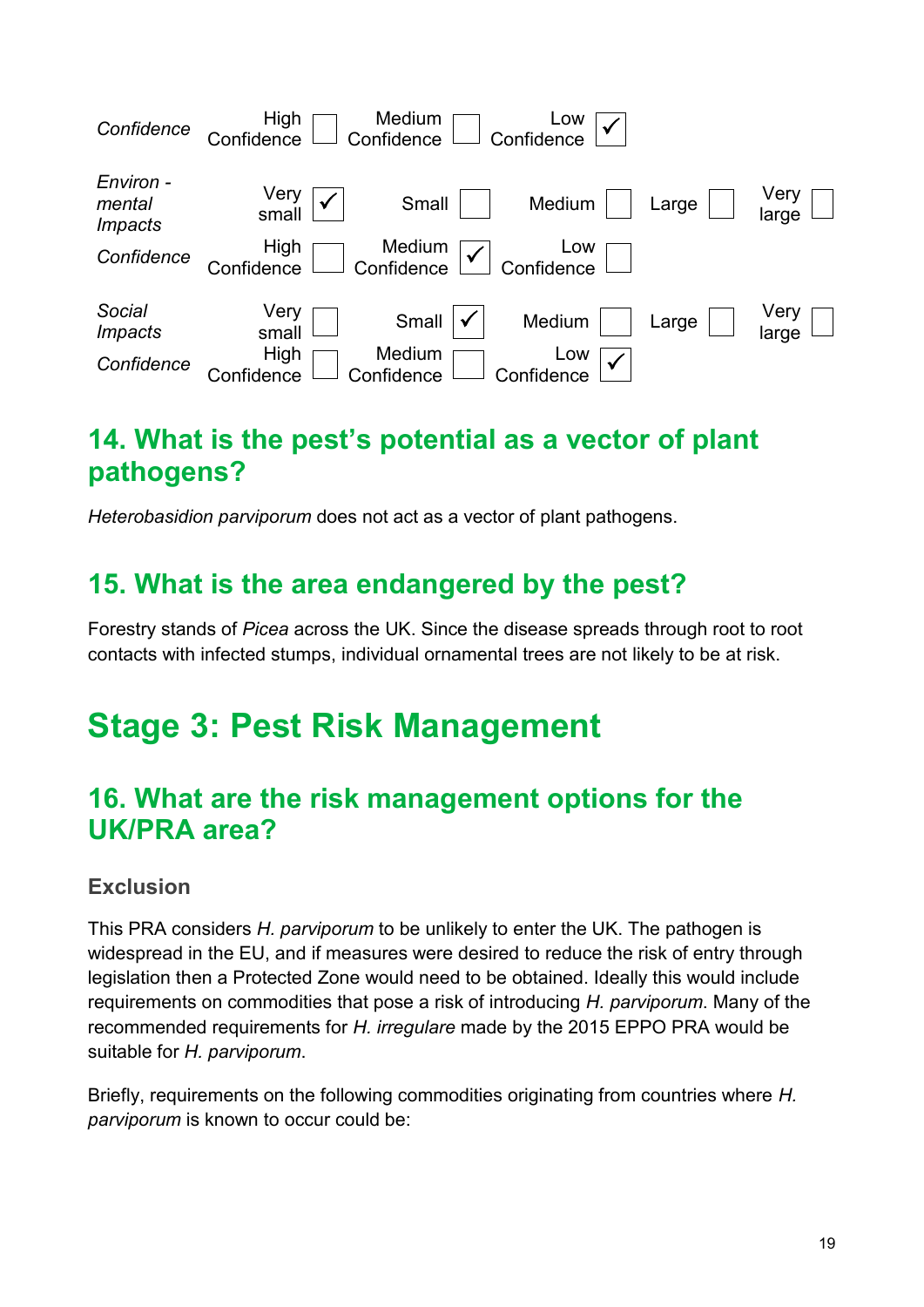- Wood of all conifers (including that in the form of stakes and poles) is either from an officially recognised pest free area or subject to heat treatment (for at least 56°C for at least 30 minutes).
- WPM of host material should meet the ISPM15 requirements.
- Plants for planting of conifers should originate from a pest free area or have been grown under complete physical protection throughout their life or are grown in pots in sterilized substrate at least 20 km from the nearest infestation.

## **Eradication and Containment**

Eradication may be possible if outbreaks are detected early. As *Picea* in the UK is already susceptible to *H. annosum s.s.,* and the species cannot be distinguished in the field, early detection of an outbreak is very unlikely. *Heterobasidion parviporum* may only be detected if unusual death of *Picea* during stand establishment leads to further investigations into the cause.

Eradication may be achieved at a site if, after harvest, all stumps are removed and disposed of by burning or deep burial. Such stump removal can, however, have environmental impacts [\(Walmsley & Godbold, 2010\)](#page-22-4). Root fragments in the soil may pose a risk of infection to the next generation. These can be removed by soil sieving but such action may be impractical. An alternative would be to place a notice on the site to ensure that the next crop in the rotation is of a low susceptibility host species – preferably a broadleaved tree, but firs or pines could also be considered. Any natural regeneration of *Picea* should also be removed.

Containment would be difficult to achieve but stump treatment may help slow the spread of the disease to a certain extent. Urea is commonly used on conifer species in the UK, and this has been effective in reducing butt rot of *P. abies* in Scandinavia (Oliva *et al.*[, 2008\)](#page-21-14), where most cases are caused by *H. parviporum*. Stump treatments would need to take place for at least a kilometre around the infected site due to the potential movement of airborne spores. Research into efficacy testing would be useful before this is recommended.

## **Cultural Controls**

The main cultural controls would be stump treatment, thinning of trees outside of the spore release time and removal of stumps. At the moment, only urea is available as a treatment for *P. abies* stumps. The biological control agent *Phlebiopsis gigantean* does reduce disease incidence of *H. parviporum* [\(Berglund & Rönnberg, 2004\)](#page-20-14), but the commercial product (PG Suspension) is currently only registered for use on pines in the UK.

# **17. References**

<span id="page-19-0"></span>Asiegbu FO, Adomas A & Stenlid J (2005): Conifer root and butt rot caused by Heterobasidion annosum (Fr.) Bref. sl. *Molecular plant pathology* **6**, 395-409.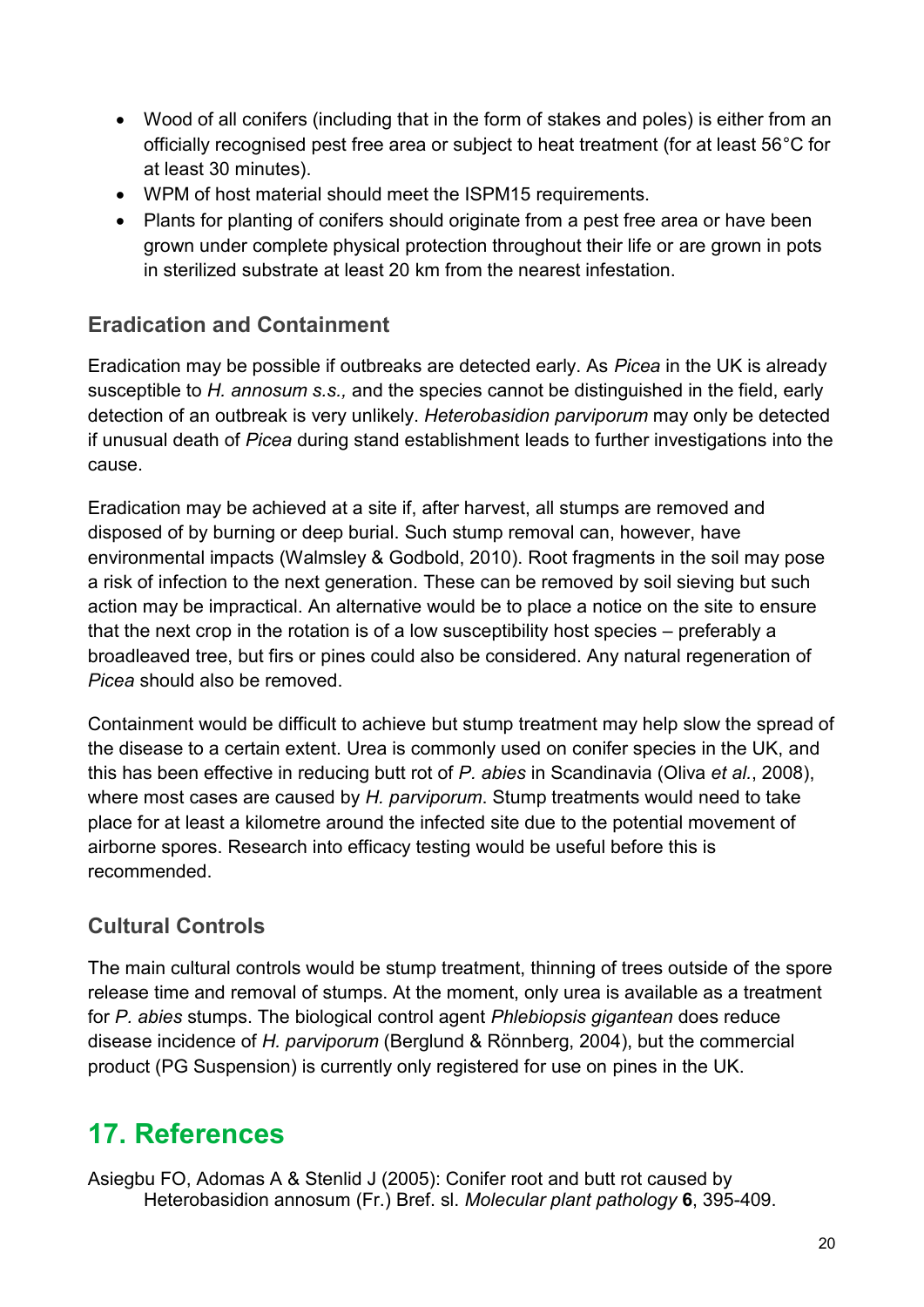- <span id="page-20-14"></span>Berglund M & Rönnberg J (2004): Effectiveness of treatment of Norway spruce stumps with Phlebiopsis gigantea at different rates of coverage for the control of Heterobasidion. *Forest Pathology* **34**, 233-243.
- <span id="page-20-5"></span>Brown A & Webber J (2009): Biocontrol of decay in seasoning utility poles. I. Growth rate and colonizing ability of bluestain and decay fungi in vivo and in vitro. *Forest Pathology* **39**, 145-156.
- <span id="page-20-12"></span>Bryce J, Cartmel S & Quine C (2005) Habitat Use by Red and Grey Squirrels: Results of Two Recent Studies and Implications for Management. Forestry Commission, Edinburgh, UK. Available at: [http://www.forestry.gov.uk/pdf/fcin076.pdf/\\$FILE/fcin076.pdf](http://www.forestry.gov.uk/pdf/fcin076.pdf/$FILE/fcin076.pdf) (accessed 13.04.2016.
- <span id="page-20-2"></span>CABI (2016) Heterobasidion parviporum. CABI, Wallingford, UK. Available at: <http://www.cabi.org/cpc/datasheet/27048> (accessed 28.01.2016.
- <span id="page-20-0"></span>Dai Y, Yuan H, Wei Y & Korhonen K (2006): New records of Heterobasidion parviporum in China. *Forest Pathology* **36**, 287-293.
- <span id="page-20-1"></span>Dai YC, Vainio E, Hantula J, Niemelä T & Korhonen K (2003): Investigations on Heterobasidion annosum s. lat. in central and eastern Asia with the aid of mating tests and DNA fingerprinting. *Forest Pathology* **33**, 269-286.
- <span id="page-20-13"></span>Deal RL, Hennon P, O'Hanlon R & D'Amore D (2014): Lessons from native spruce forests in Alaska: managing Sitka spruce plantations worldwide to benefit biodiversity and ecosystem services. *Forestry* **87**, 193-208.
- <span id="page-20-4"></span>EPPO (2015) Pest risk analysis for Heterobasidion irregulare. EPPO, Paris. Available at: [http://www.eppo.int/QUARANTINE/Pest\\_Risk\\_Analysis/PRAdocs\\_fungi/15-](http://www.eppo.int/QUARANTINE/Pest_Risk_Analysis/PRAdocs_fungi/15-21059_PRA_Heterobasidion.pdf) 21059 PRA Heterobasidion.pdf (accessed 29/01/2016.
- <span id="page-20-6"></span>Eslyn W (1979): Utility pole decay. *Wood Science and Technology* **13**, 117-126.
- <span id="page-20-3"></span>FC (2015) Forestry Statistics 2015, United Kingdom.
- <span id="page-20-11"></span>FR (2016) Norway Spruce (NS). Forest Research, UK. Available at: <http://www.forestry.gov.uk/fr/infd-8cyjmx> (accessed 1.2.2016.
- <span id="page-20-10"></span>Garbelotto M & Gonthier P (2013): Biology, epidemiology, and control of Heterobasidion species worldwide. *Annual review of phytopathology* **51**, 39-59.
- <span id="page-20-9"></span>Giordano L, Lione G, Nicolotti G & Gonthier P (2011) Effect of Heterobasidion annosum sl root and butt rots on the stability of Norway spruce: an uprooting test. In *Proc. 13th Int. Conf. Root and Butt Rots, Firenze and S. Martino di Castrozza, Italy*, pp. 247- 250.
- <span id="page-20-7"></span>Gonthier P, Lione G, Giordano L & Garbelotto M (2012): The American forest pathogen Heterobasidion irregulare colonizes unexpected habitats after its introduction in Italy. *Ecological Applications* **22**, 2135-2143.
- <span id="page-20-8"></span>Hellgren MB & Stenlid J (1995): Long-term reduction in the diameter growth of butt rot affected Norway spruce, Picea abies. *Forest ecology and management* **74**, 239- 243.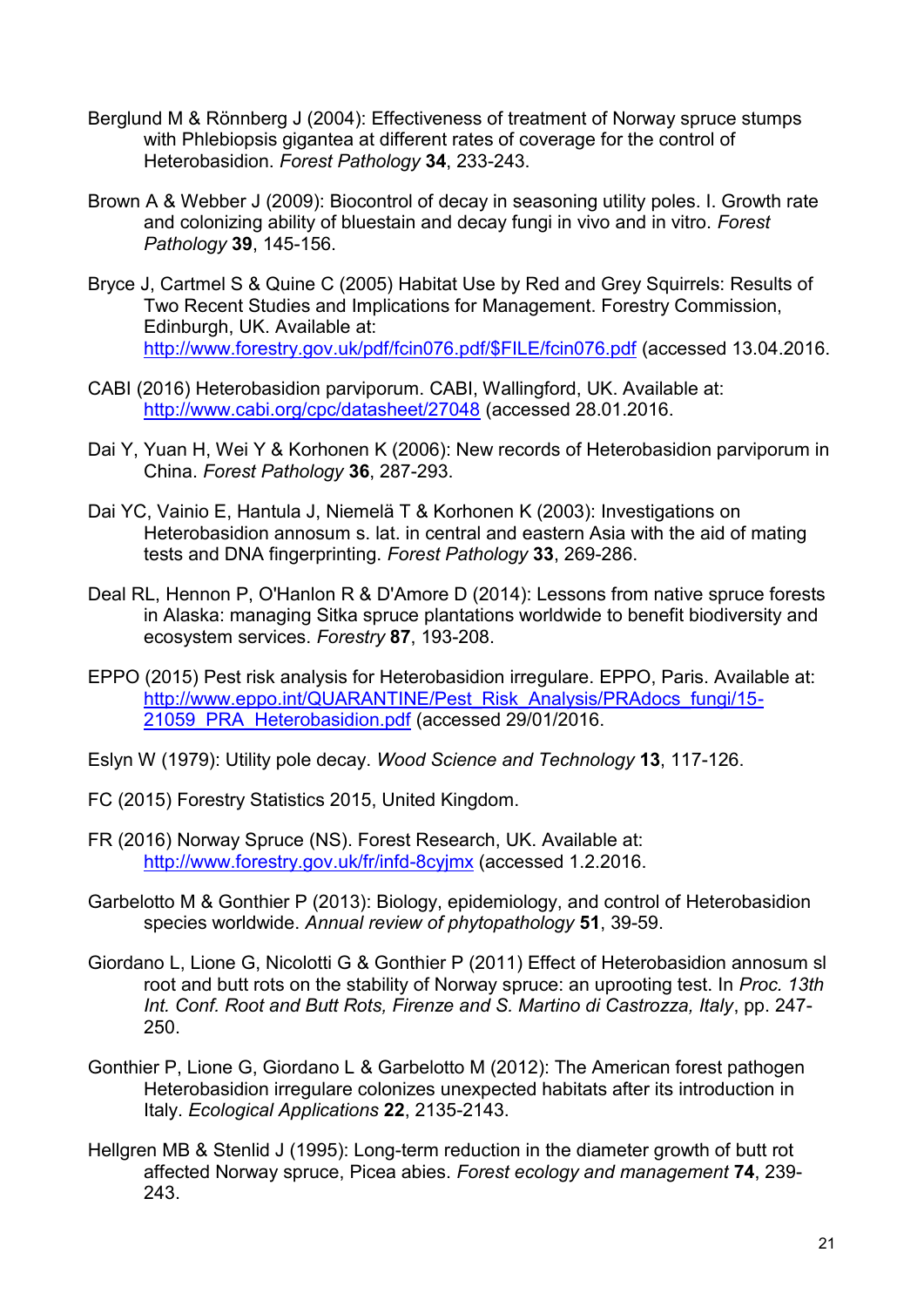- <span id="page-21-11"></span>Hietala A, Nagy N, Yakovlev I, Fossdal C & Solheim H (2011) Interaction of Norway spruce and Heterobasidion parviporum in xylem. In *XIII Conference" Root and Butt Rot of Forest Trees" IUFRO Working Party 7.02. 01*, p. 147.
- <span id="page-21-10"></span>Hietala AM, Nagy NE, Steffenrem A, Kvaalen H, Fossdal CG & Solheim H (2009): Spatial patterns in hyphal growth and substrate exploitation within Norway spruce stems colonized by the pathogenic white-rot fungus Heterobasidion parviporum. *Applied and environmental microbiology* **75**, 4069-4078.
- <span id="page-21-13"></span>Mason WL (2015): Implementing continuous cover forestry in planted forests: Experience with sitka spruce (Picea sitchensis) in the British Isles. *Forests* **6**, 879-902.
- <span id="page-21-14"></span>Oliva J, Samils N, Johansson U, Bendz-Hellgren M & Stenlid J (2008): Urea treatment reduced Heterobasidion annosum sl root rot in Picea abies after 15 years. *Forest ecology and management* **255**, 2876-2882.
- <span id="page-21-0"></span>Otrosina WJ & Garbelotto M (2010): Heterobasidion occidentale sp. nov. and Heterobasidion irregulare nom. nov.: a disposition of North American Heterobasidion biological species. *Fungal Biology* **114**, 16-25.
- <span id="page-21-7"></span>Pegler D (1990) *Mushrooms and Toadstools of Britain and Europe*. Kingfisher.
- <span id="page-21-3"></span>Piri T (2003): Early development of root rot in young Norway spruce planted on sites infected by Heterobasidion in southern Finland. *Canadian journal of forest research* **33**, 604-611.
- <span id="page-21-5"></span>Piri T & Hamberg L (2015): Persistence and infectivity of Heterobasidion parviporum in Norway spruce root residuals following stump harvesting. *Forest ecology and management*.
- <span id="page-21-9"></span>Piri T & Korhonen K (2001): Infection of advance regeneration of Norway spruce by Heterobasidion parviporum. *Canadian journal of forest research* **31**, 937-942.
- <span id="page-21-8"></span>Piri T & Korhonen K (2007): Spatial distribution and persistence of Heterobasidion parviporum genets on a Norway spruce site. *Forest Pathology* **37**, 1-8.
- <span id="page-21-2"></span>Rönnberg J, Petrylaite E, Nilsson G & Pratt J (2006): Two studies to assess the risk to Pinus sylvestris from Heterobasidion spp. in southern Sweden. *Scandinavian journal of forest research* **21**, 405-413.
- <span id="page-21-4"></span>Rönnberg J & Svensson S (2011) Susceptibility of lodgepole pine to Heterobasidion annosum and H. parviporum in central Sweden. In *XIII Conference" Root and Butt Rot of Forest Trees" IUFRO Working Party 7.02. 01*, p. 151.
- <span id="page-21-6"></span>Shigo AL & Shigo A (1974) Detection of discoloration and decay in living trees and utility poles. Northeastern Forest Experiment Station, Upper Darby, PA, p. 15.
- <span id="page-21-12"></span>Swedjemark G & Stenlid J (1995): Susceptibility of conifer and broadleaf seedlings to Swedish S and P strains of Heterobasidion annosum. *Plant Pathology* **44**, 73-79.
- <span id="page-21-1"></span>Tokuda S, Hattori T, Dai Y-C, Ota Y & Buchanan PK (2009): Three species of Heterobasidion (Basidiomycota, Hericiales), H. parviporum, H. orientale sp. nov. and H. ecrustosum sp. nov. from East Asia. *Mycoscience* **50**, 190-202.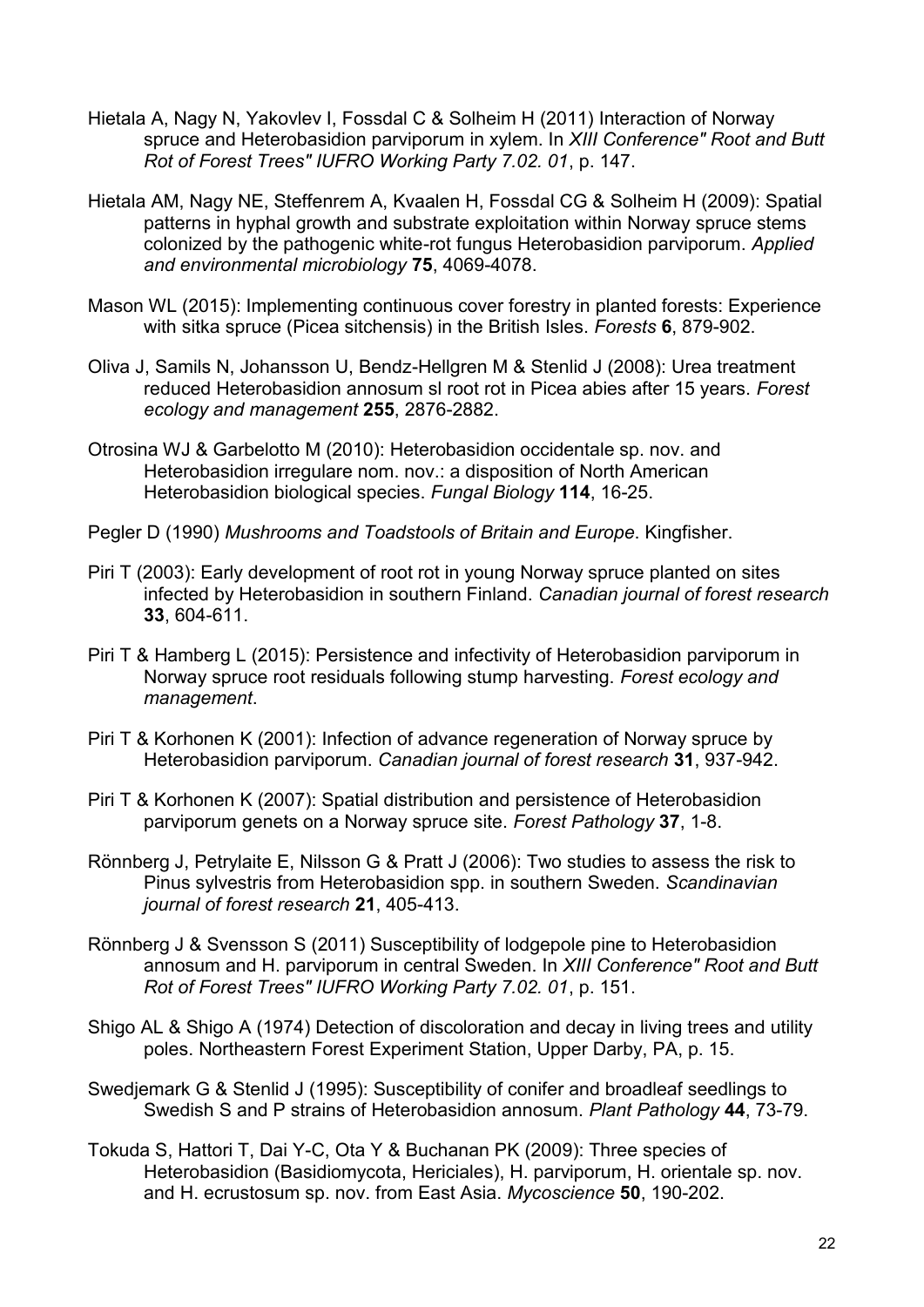- <span id="page-22-0"></span>Vainio EJ, Hakanpää J, Dai Y-C, Hansen E, Korhonen K & Hantula J (2011): Species of Heterobasidion host a diverse pool of partitiviruses with global distribution and interspecies transmission. *Fungal Biology* **115**, 1234-1243.
- <span id="page-22-4"></span>Walmsley J & Godbold D (2010): Stump harvesting for bioenergy–a review of the environmental impacts. *Forestry* **83**, 17-38.
- <span id="page-22-1"></span>Wang L, Pålsson H, Ek E & Rönnberg J (2012): The effect of Phlebiopsis gigantea and urea stump treatment against spore infection of Heterobasidion spp. on hybrid larch (Larix× eurolepis) in southern Sweden. *Forest Pathology* **42**, 420-428.
- <span id="page-22-2"></span>Wolman (2016) Bracket fungi (Gloeophyllum spp.). BASF. Available at: https:/[/www.wolman.biz/en/infocenter\\_wood/about\\_wood\\_pests/wood\\_destroying\\_f](http://www.wolman.biz/en/infocenter_wood/about_wood_pests/wood_destroying_fungi/blaettlinge/index.php) [ungi/blaettlinge/index.php](http://www.wolman.biz/en/infocenter_wood/about_wood_pests/wood_destroying_fungi/blaettlinge/index.php) (accessed 13.04.2016.
- <span id="page-22-3"></span>Woodward S, Bianchi S, Bodles WJ, Beckett L & Michelozzi M (2007): Physical and chemical responses of Sitka spruce (Picea sitchensis) clones to colonization by Heterobasidion annosum as potential markers for relative host susceptibility. *Tree physiology* **27**, 1701-1710.

# **Name of Pest Risk Analyst(s):**

Melanie Tuffen